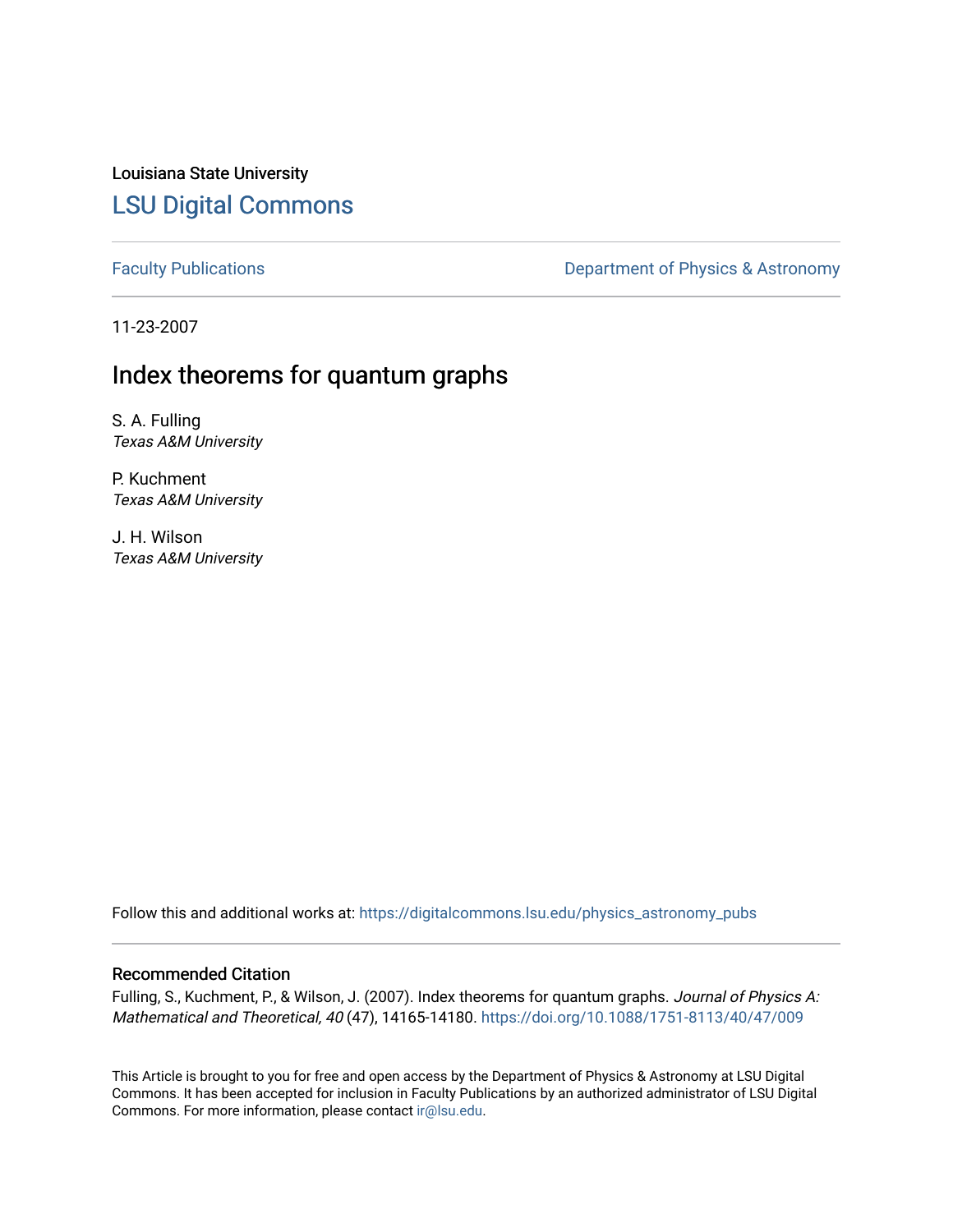# Index theorems for quantum graphs

S A Fulling<sup>1,2,3</sup>, P Kuchment<sup>1,3</sup> and J H Wilson<sup>1,2,4</sup>

<sup>1</sup>Department of Mathematics, Texas A&M University, College Station, TX, 77843-3368, USA

<sup>2</sup>Department of Physics, Texas A&M University, College Station, TX, 77843-4242, USA

3 Isaac Newton Institute for Mathematical Sciences, University of Cambridge, 20 Clarkson Rd., Cambridge, CB3 0EH, UK (during Spring, 2007) <sup>4</sup>Department of Physics, University of Maryland, College Park, MD, 20742-4111, USA (from Fall, 2007)

E-mail: fulling@math.tamu.edu, kuchment@math.tamu.edu, jwilson.thequark@gmail.com

#### 24 August 2007

Abstract. In geometric analysis, an index theorem relates the difference of the numbers of solutions of two differential equations to the topological structure of the manifold or bundle concerned, sometimes using the heat kernels of two higher-order differential operators as an intermediary. In this paper, the case of quantum graphs is addressed. A quantum graph is a graph considered as a (singular) one-dimensional variety and equipped with a second-order differential Hamiltonian  $H$  (a "Laplacian") with suitable conditions at vertices. For the case of scale-invariant vertex conditions (i.e., conditions that do not mix the values of functions and of their derivatives), the constant term of the heat-kernel expansion is shown to be proportional to the trace of the internal scattering matrix of the graph. This observation is placed into the indextheory context by factoring the Laplacian into two first-order operators,  $H = A^*A$ , and relating the constant term to the index of A. An independent consideration provides an index formula for any differential operator on a finite quantum graph in terms of the vertex conditions. It is found also that the algebraic multiplicity of 0 as a root of the secular determinant of  $H$  is the sum of the nullities of  $A$  and  $A^*$ .

PACS numbers: 02.60.Lj, 02.40.-k, 02.30.Tb

AMS classification scheme numbers: 34B45, 47A53

Submitted to: *J. Phys. A: Math. Gen.*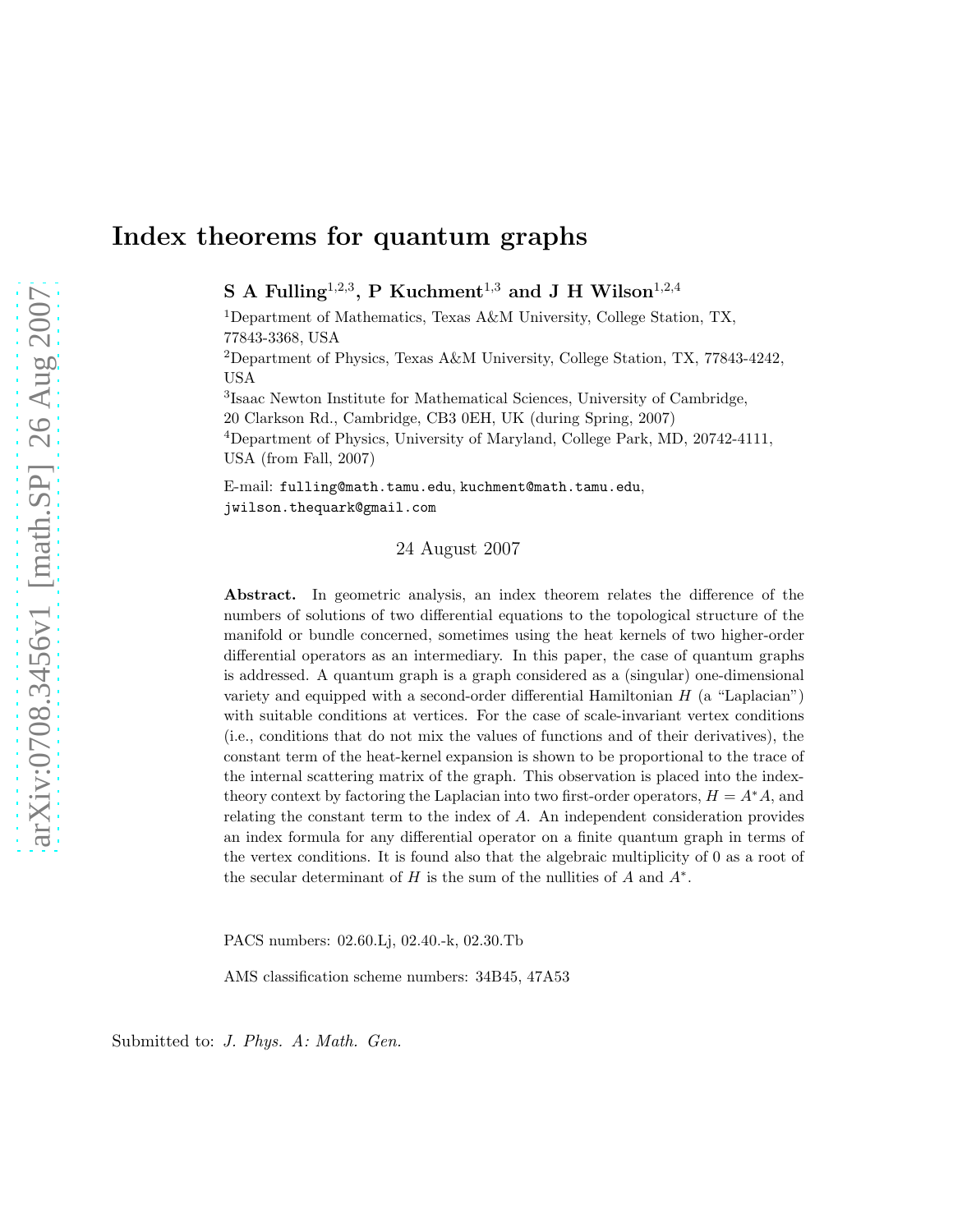## <span id="page-2-1"></span>1. Introduction

A quantum graph  $\Gamma$  is a graph (with multiple edges and loops allowed) in which each edge  $e$  is assigned a coordinate x (and hence a length) and the whole graph is equipped with a self-adjoint differential operator as Hamiltonian. For instance, if  $\Gamma$  is embedded nicely into a Riemannian manifold, one can use the arc length as a coordinate along an edge. In geometric language,  $\Gamma$  is a one-dimensional CW-complex with a Riemannian metric on each 1-cell and appropriate boundary conditions at each 0-cell to define a self-adjoint "Laplacian". We refer to [\[8,](#page-18-0) [12,](#page-18-1) [14,](#page-18-2) [15\]](#page-18-3) for further background on quantum graphs.

Here we consider only graphs that are *compact*: the number of vertices  $V$ , the number of edges E, and the lengths of all edges are assumed to be finite. The number of edges attached to vertex v is called the *degree* of v and denoted  $d_v$ . We also assume that every vertex has at least one edge attached, since isolated vertices are negligible in the quantum graph context.

The simplest Hamiltonian for a quantum graph is the Laplacian with Kirchhoff boundary conditions, which acts as the negative second derivative along each edge,

$$
H = -\frac{\mathrm{d}^2}{\mathrm{d}x_e^2},
$$

with the functions in its domain required to be continuous at the vertices and to satisfy the Kirchhoff condition of no net flux at each vertex:

$$
\sum_{e \in E_v} \frac{\mathrm{d}f}{\mathrm{d}x_e}(v) = 0.
$$

Here  $E_v$  is the set of edges incident on vertex v, and  $x_e$  is the arc-length coordinate on e outgoing from v (in other words, the distance from v of the variable point on e). For more precise definitions see [\[12,](#page-18-1) [15\]](#page-18-3) and section [3](#page-4-0) below.

In one of the earliest papers on quantum graphs [\[18\]](#page-18-4), J.-P. Roth calculated the trace of the heat kernel  $K$  for the operator just described. He found an exact formula

<span id="page-2-0"></span>
$$
\sum_{n=0}^{\infty} e^{-\lambda_n t} = \text{Tr}\, K = \int_{\Gamma} K(t, x, x) \, dx = K_1 + K_2 + K_3, \tag{1}
$$

where  $\lambda_n$  are the eigenvalues of H. Written in detail, it contains (before the integration) one term for every path in the graph  $\Gamma$  leading from the point x (not a vertex) to itself. These closed paths fall into three classes: The path of zero length yields the term  $K_1 = L/\sqrt{4\pi t}$ , the anticipated leading term in the Weyl series, where L is the total length of all edges of the graph.  $K_2$  is the sum of the contributions of the periodic paths (where the initial and final direction of the path are the same), which are proportional to  $e^{-L(C)^2/4t}$ , where  $L(C)$  is the length of the path C. (Such terms do not contribute to the asymptotic expansion for  $t \to 0$  of Tr K in powers of t, but they determine oscillations in the distribution of the eigenvalues  $\{\lambda_n\}$ .) Finally, the contributions of paths that are *closed but not periodic* (i.e., the initial and final directions are opposite) sum to the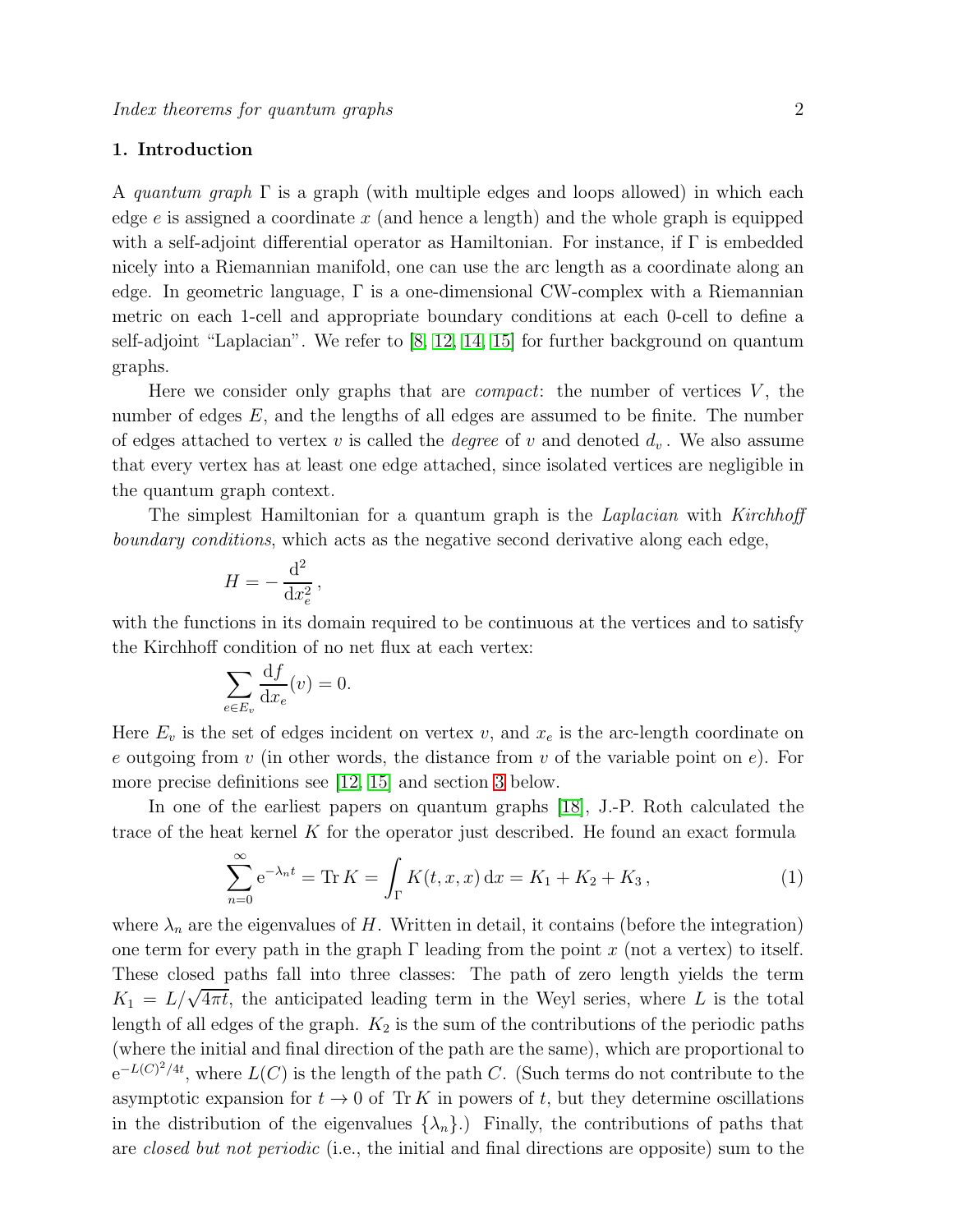Index theorems for quantum graphs 3

simple form

<span id="page-3-0"></span>
$$
K_3 = \frac{1}{2}(V - E),\tag{2}
$$

which constitutes the entire remainder of the Weyl series for the heat kernel trace. Note that  $K_3$  is independent of t and moreover is the *only* constant term in the formula [\(1\)](#page-2-0).

The expression in Equation [\(2\)](#page-3-0) is interesting because it is a half-integer and depends on the topology of  $\Gamma$  only (e.g., it is independent of the edge lengths). Indeed, it is the Euler characteristic of Γ regarded as a 1-complex. These features are reminiscent of index theorems in geometric analysis and the calculation of indexes from the constant terms in heat-kernel expansions [\[6,](#page-18-5) [7\]](#page-18-6). The original goal of this paper was to give an index interpretation of [\(2\)](#page-3-0); in fact, we also generalize it to graphs with other boundary conditions and compute indexes of quite general quantum graph operators by another, very simple method.

The contents of the paper are as follows: Section [2](#page-3-1) reviews the appearance of indexes in the heat kernel asymptotics for the case of an interval. In section [3](#page-4-0) we introduce necessary notions and auxiliary results concerning quantum graphs. The section also contains a general formula for indexes of differential operators on quantum graphs. Section [4](#page-11-0) contains the main results concerning the relations between the constant terms in the asymptotic expansion of the heat kernel and indexes of suitable operators on the graph. Relations to the secular determinant are discussed in section [5.](#page-15-0) The final section [6](#page-16-0) contains some remarks and conclusions.

### <span id="page-3-1"></span>2. The interval

In [\[7,](#page-18-6) Section 1.5] P. Gilkey treats the Laplacian on an interval with Dirichlet and with Neumann boundary conditions as the prototype of the index theorem for the de Rham complex on a manifold with boundary. The index theorem for a quantum graph with Kirchhoff boundary conditions is a different generalization of this elementary example, so we shall review the latter.

Let  $H_D$  and  $H_N$  be the operator  $-\frac{d^2}{dx^2}$  on the interval  $(0, L)$  with Dirichlet and Neumann boundary conditions, respectively. The eigenfunctions of  $H_N$  with eigenvalue 0 are the constant functions, so the kernel of  $H_N$  has dimension 1. In contrast,  $H_D$  has trivial kernel. On the other hand [\[7,](#page-18-6) Subsection 3.1.3], the heat traces of these operators are

Tr 
$$
e^{-tH_{D,N}} = \int_0^L K_{D,N}(t, x, x) dx \underset{t \to 0}{\sim} \frac{L}{\sqrt{4\pi t}} \mp \frac{1}{2},
$$
 (3)

where the negative sign applies to the Dirichlet case and the exponentially small terms analogous to  $K_2$  in [\(1\)](#page-2-0) have been omitted. Therefore,

<span id="page-3-2"></span>dim ker  $H_N - \dim \ker H_D = 1 = \text{Tr } K_N - \text{Tr } K_D$ . (4)

To identify [\(4\)](#page-3-2) as an index theorem we must factor  $H_{D,N}$  into first-order operators. Let A be the operator  $d/dx$  acting on the domain  $H^1(0,L)$ , which is the Sobolev space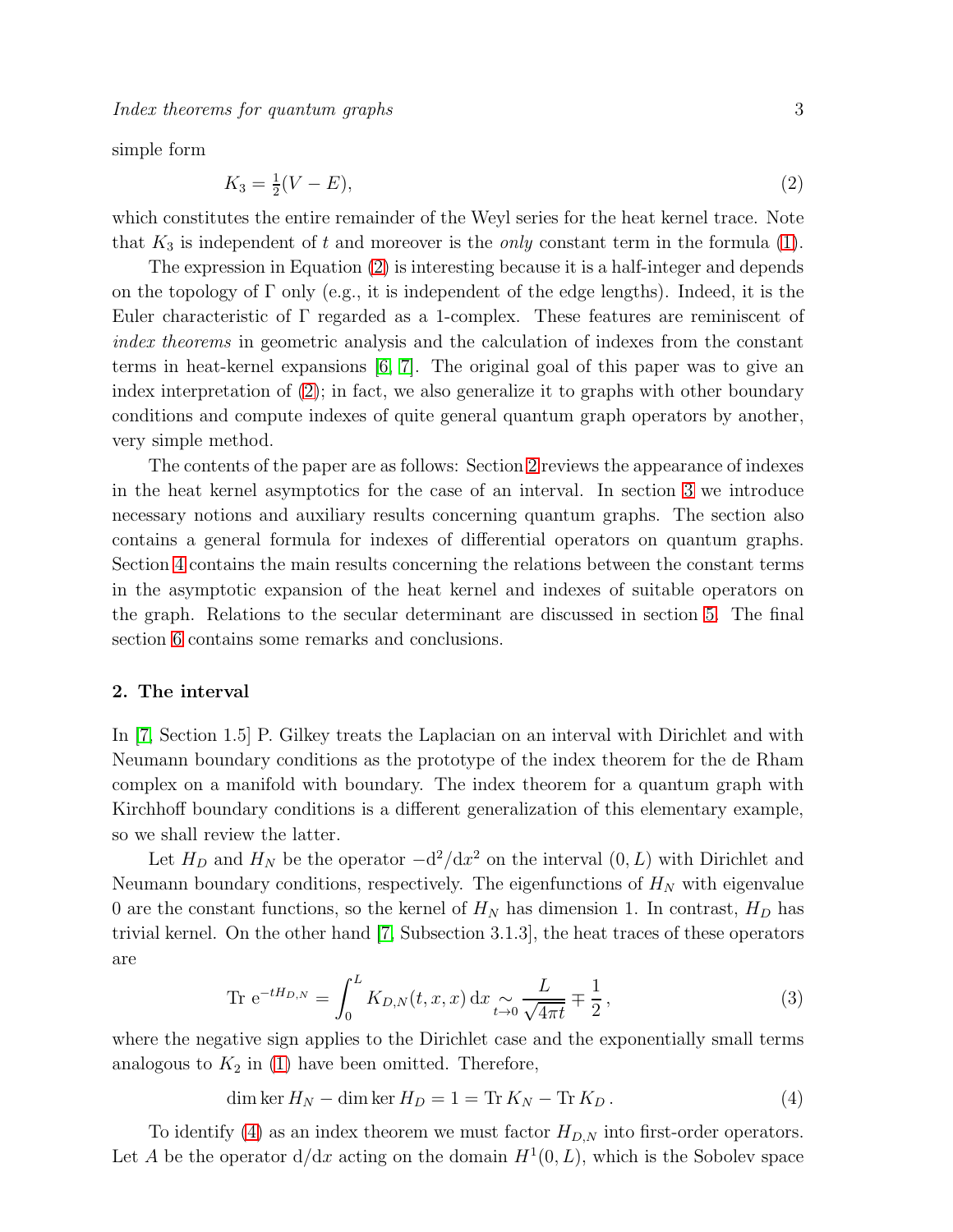containing functions on  $(0, L)$  that, together with their first distributional derivatives, are square-integrable. Standard integrations by parts show that the adjoint operator  $A^*$  is  $-\mathrm{d}/\mathrm{d}x$  with domain  $H_0^1(0,L)$  (containing functions from  $H^1(0,L)$  that satisfy the Dirichlet conditions  $f(0) = f(L) = 0$  and that  $A^{**} = A$ . One now forms two second order operators

$$
H_N = A^* A, \qquad H_D = A A^*, \tag{5}
$$

where in the first case the domain consists of twice differentiable  $(H^2(0,L))$  functions satisfying the Neumann conditions,  $f'(0) = f'(L) = 0$ , so that  $Af \in \text{dom } A^*$  and the composition is defined; in the second case, similarly, the domain consists of functions from  $H^2(0,L)$  satisfying the Dirichlet conditions.

Because  $\langle f, A^*A f \rangle = \langle Af, Af \rangle = ||Af||^2$ , the kernel of A is the same as that of  $H_N$ . Similarly, ker  $A^* = \ker H_D$ . Therefore, [\(4\)](#page-3-2) can be restated as the index formula

$$
\text{index } A = \text{Tr } K_N - \text{Tr } K_D = 1. \tag{6}
$$

**Remark 1.** By regarding the elements of dom  $A^*$  as 1-forms rather than scalar functions, one identifies A and  $A^*$  with the exterior derivative operator d:  $\Lambda^0(0,L) \to$  $\Lambda^1(0,L)$  and its adjoint  $\delta: \Lambda^1(0,L) \to \Lambda^0(0,L)$ , where  $\Lambda^0(0,L)$  and  $\Lambda^1(0,L)$  are the spaces of  $L^2$  functions  $f(x)$  and 1-forms  $g(x) dx$ . One can combine these operators into a single operator from  $\Lambda^0(0,L) \oplus \Lambda^1(0,L)$  into itself,

$$
d + \delta = \left(\begin{array}{cc} 0 & \delta \\ d & 0 \end{array}\right),
$$

where, in the version on the left, d annihilates the 1-forms and  $\delta$  annihilates functions. Then the Hodge Laplacian is

$$
(\mathrm{d} + \delta)^2 = \delta \mathrm{d} + \mathrm{d}\delta = \left(\begin{array}{cc} H_N & 0 \\ 0 & H_D \end{array}\right).
$$

It is this formulation that generalizes to higher-dimensional manifolds, with  $H_N$  acting on forms of even degree and  $H_D$  on forms of odd degree (or vice versa) [\[6,](#page-18-5) [7\]](#page-18-6).

In the following sections we will extend this analysis to more general quantum graphs. In particular, a central task is to identify the analogues of the operators A and  $A^*$ .

## <span id="page-4-0"></span>3. Quantum graphs

#### 3.1. Vertex conditions

As we have mentioned in section [1,](#page-2-1) appropriate vertex conditions are needed in order to turn the (negative) second derivative along the edges of a quantum graph into a self-adjoint operator in  $L^2(\Gamma)$ . All such choices of boundary conditions at vertices were catalogued in [\[12\]](#page-18-1) (after prior discussion in [\[4\]](#page-18-7)) and reformulated in [\[9,](#page-18-8) [15\]](#page-18-3). It will be convenient for us to follow the formulation from [\[15\]](#page-18-3).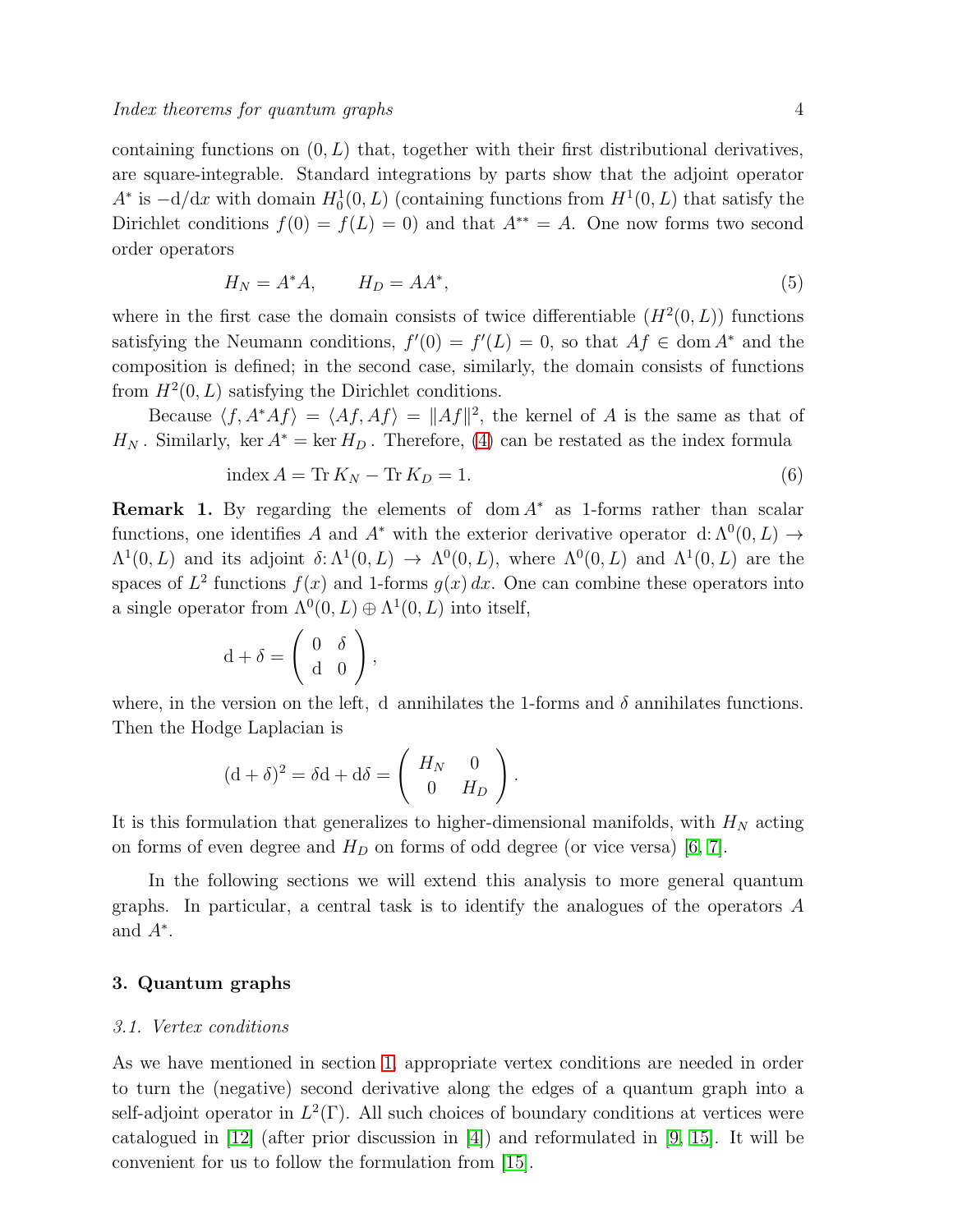Let v be a vertex and  $f(x)$  a function on Γ. We denote by

$$
F(v) = \left(\begin{array}{c} f_1(v) \\ \vdots \\ f_{d_v}(v) \end{array}\right)
$$

the vector of values of the function f at the vertex v, attained along  $d_v$  edges incident to v. In particular, if f were continuous, all these values would be equal. Analogously,

$$
F'(v) = \begin{pmatrix} f'_1(v) \\ \vdots \\ f'_{d_v}(v) \end{pmatrix}
$$

is the vector of derivatives at  $v$  of  $f$  along these edges, where the derivatives are taken in the directions outgoing from the vertex  $v$ .

It is clear that vertex conditions for the second-derivative operator can involve only the values of the function and of its derivatives along edges. If these conditions do not mix the values attained at different vertices, they are called *local.* (On an interval, for instance, Dirichlet, Neumann, and Robin conditions are local, but the periodicity condition is nonlocal.) As we will see later, there is actually not much difference between local and nonlocal vertex conditions on a quantum graph. (For instance, the periodicity condition becomes local if the interval is replaced by a loop attached to a single vertex.)

<span id="page-5-2"></span>**Theorem 2.** [\[15\]](#page-18-3) All self-adjoint realizations  $H$  of the negative second derivative on  $\Gamma$  with local vertex boundary conditions can be described as follows: For every vertex v, of degree  $d_v$ , there are two orthogonal (and mutually orthogonal) projectors  $P_v$ ,  $Q_v$ operating in  $\mathbb{C}^{d_v}$  and an invertible self-adjoint operator  $\Lambda_v$  operating in the subspace  $(1 - P_v - Q_v)\mathbb{C}^{d_v}$ . (Either  $P_v$ ,  $Q_v$ , or  $C_v \equiv 1 - P_v - Q_v$  might be zero.) The functions f in the operator domain are those members of the Sobolev space  $\bigoplus_e H^2(e)$  that satisfy at each vertex v boundary conditions consisting of the "Dirichlet part"

<span id="page-5-0"></span>
$$
P_v F(v) = 0,\t\t(7)
$$

the "Neumann part"

$$
Q_v F'(v) = 0,\t\t(8)
$$

and the "Robin part"

<span id="page-5-1"></span>
$$
C_v F'(v) = \Lambda_v C_v F(v). \tag{9}
$$

The quadratic form of H is

$$
h[f, f] = \sum_{e \in E} \int \left| \frac{df}{dx} \right|^2 dx + \sum_{v \in V} (\Lambda_v C_v F, C_v F) \tag{10}
$$

with the domain that consists of the functions  $f(x)$  that belong to the Sobolev space  $H^1(e)$  on each edge e and satisfy [\(7\)](#page-5-0) at each vertex.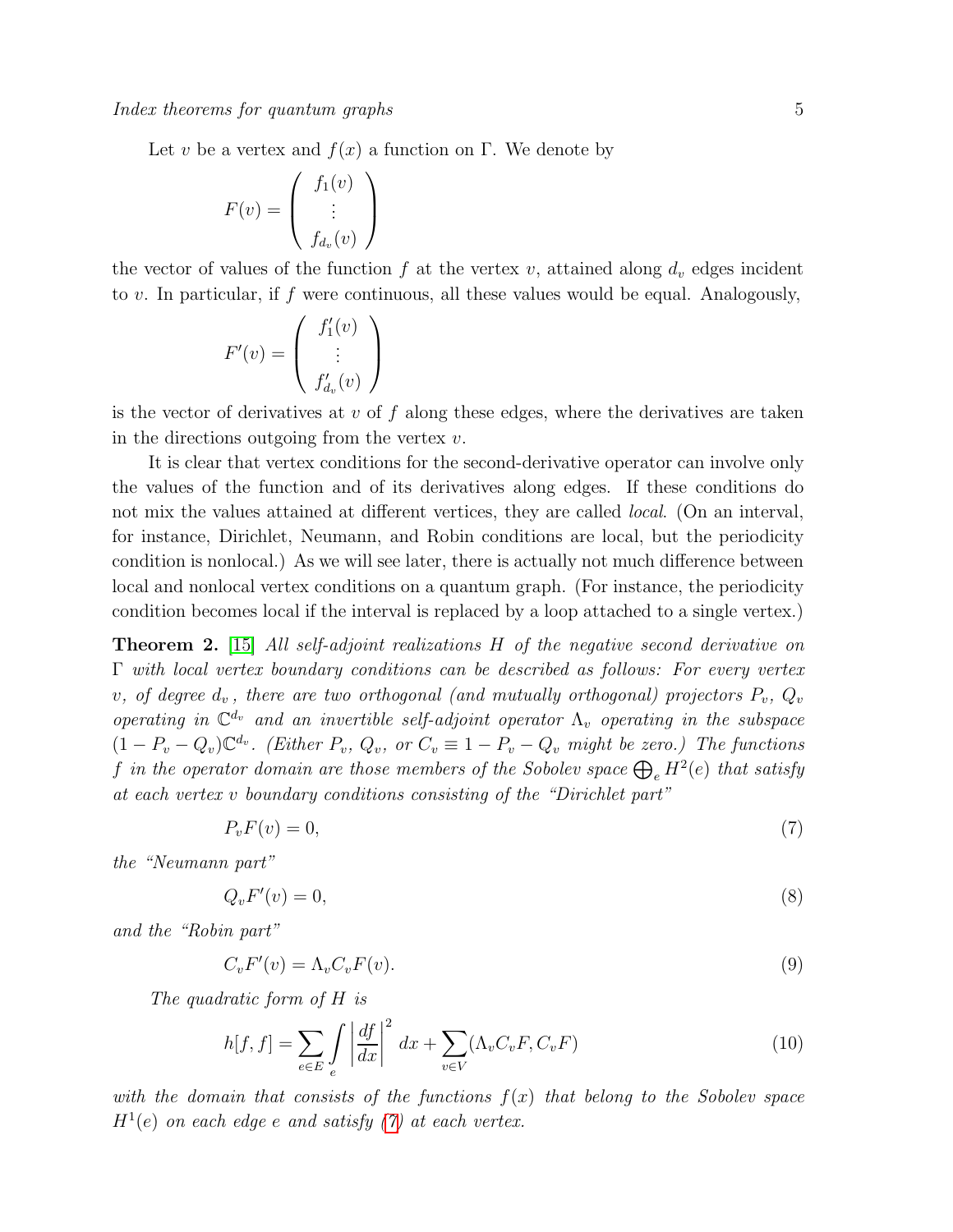Remark 3. This theorem was formulated a little bit differently in [\[15\]](#page-18-3). For one thing,  $\Lambda_v$  was called  $-L_v$  there. More importantly, there the two projectors  $Q_v$  and  $C_v$  where lumped into a single one, and thus the condition of invertibility of the operator  $\Lambda_v$ disappeared. The equivalent formulation provided here distinguishes between Robin and pure Neumann conditions, as is often convenient.

**Remark 4.** The three parts  $(7)-(9)$  $(7)-(9)$  of the vertex conditions can be combined into a single condition

<span id="page-6-0"></span>
$$
A_v F(v) + B_v F'(v) = 0,
$$
\n(11)

where the  $d_v \times d_v$  matrices  $A_v$  and  $B_v$  are

<span id="page-6-1"></span>
$$
A_v = P_v - \Lambda_v C_v, \quad B_v = Q_v + C_v. \tag{12}
$$

The conditions were introduced in [\[12\]](#page-18-1) in the form [\(11\)](#page-6-0) (which by itself does not suffice to define the matrices  $A_v$  and  $B_v$  uniquely, however).

The most popular vertex conditions are the Kirchhoff ones (also called Neumann or natural), which reduce at vertices of degree 1 to Neumann conditions:

Definition 5. The Kirchhoff boundary conditions are defined by the continuity condition

$$
f_1(v) = f_2(v) = \dots = f_{d_v}(v) \equiv f(v)
$$
\n(13*a*)

as Dirichlet part and the zero flux condition

$$
\sum_{e=1}^{d_v} f'_e(v) = 0 \tag{13b}
$$

as Neumann part, with no Robin part.

In other words,  $(1 - P_v)\mathbb{C}^{d_v}$  is in this case one-dimensional and consists of the vectors with equal coordinates.

Another type of conditions that arises in our work is dual to the Kirchhoff type, in the sense that the roles of the values and derivatives of the function  $f$  at each vertex are switched. (At vertices of degree 1 these "anti-Kirchhoff" conditions reduce to the Dirichlet ones.)

Definition 6. The anti-Kirchhoff boundary conditions are

<span id="page-6-2"></span>
$$
\sum_{e=1}^{d_v} f_e(v) = 0 \tag{14a}
$$

as Dirichlet part and

$$
f_1'(v) = f_2'(v) = \dots = f_{d_v}'(v) \equiv f'(v) \tag{14b}
$$

as Neumann part, with no Robin part.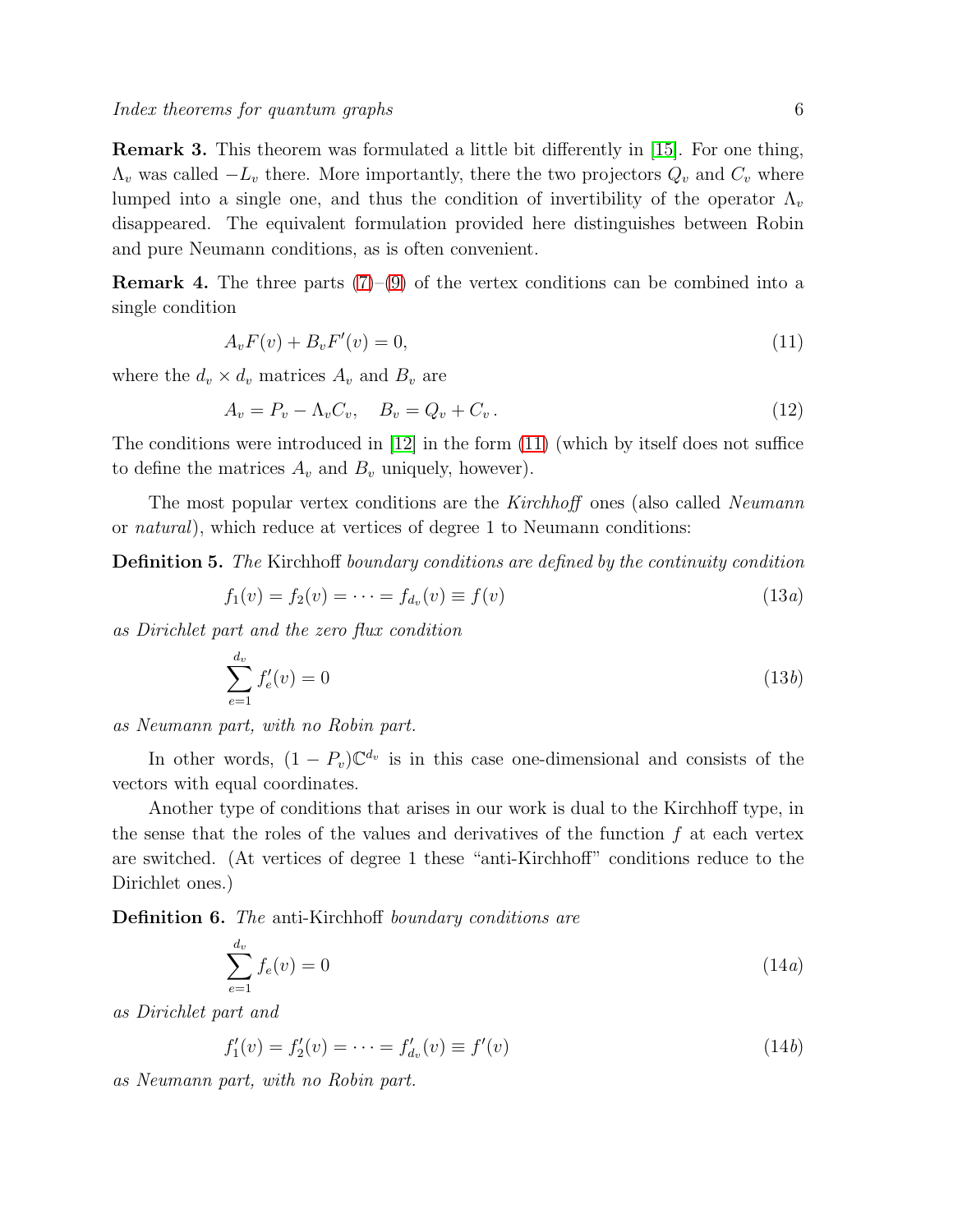## <span id="page-7-1"></span>3.2. Bonds vs edges

In what follows, we will need to use directed edges (which we will call bonds) rather than the undirected ones as before. Thus, each edge results in two directed bonds (with opposite directions), which are denoted by Greek letters. We denote by  $\overline{\alpha}$  the bond  $\alpha$ with its direction reversed.

Recall that loops (tadpoles) can always be removed from a quantum graph by inserting extra Kirchhoff vertices of degree 2. Adding such a vertex does not change the heat trace or the Euler characteristic, nor either side of any of the index formulas in this paper. Therefore, one may assume that the two ends of a bond are distinct vertices.

It is not necessary to pick either of the two directions of an edge as the canonical one. The language of differential forms makes it possible to give global meaning to the differential of a function on  $\Gamma$  without committing to any particular coordinate,  $x_e$ , on each edge. In discussing the behavior of functions (and their derivatives) in the neighborhood of any one vertex, therefore, we remain free to use the most convenient coordinate on each edge, namely, the outgoing arc length parameter.

### 3.3. Scattering matrices

In this subsection we introduce, following [\[12,](#page-18-1) [14\]](#page-18-2), the scattering matrices and some of their properties that we will need in the rest of the text.

Let H be a self-adjoint realization of the negative second derivative  $-d^2/dx^2$  on a finite quantum graph Γ (i.e., one of the self-adjoint vertex conditions described in Theorem [2](#page-5-2) is imposed).

Let us consider a vertex v and the set  $E_v$  of all edges e incident to it. (Such a configuration is called a *star*; see Fig. [1.](#page-7-0)) For any edge  $e_0 \in E_v$  and any real k, we



<span id="page-7-0"></span>Figure 1. A star.

choose as in section [1](#page-2-1) the coordinate  $x$  increasing away from the vertex and consider the unique solution  $f(x)$  on the star  $E<sub>v</sub>$  of the following scattering problem at v:

$$
\begin{cases}\n-\frac{d^2 f}{dx^2} = k^2 f(x) \text{ on each edge } e \in E_v, \\
f(x) = e^{-ikx} + \sigma_{e_0 e_0}^{(v)} e^{ikx} \text{ on } e_0, \\
f(x) = \sigma_{e_0 e}^{(v)} e^{ikx} \text{ on } e \neq e_0, \\
\text{vertex conditions are satisfied at } v.\n\end{cases}
$$
\n(15)

In other words,  $\sigma_{e_0e_0}^{(v)}$  is the reflection coefficient along the bond  $e_0$ , and  $\sigma_{e_0e}^{(v)}$  is the transmission coefficient from the edge  $e_0$  to e. Notice that the coefficients  $\sigma_{e_0e}^{(v)}$  in general depend on k.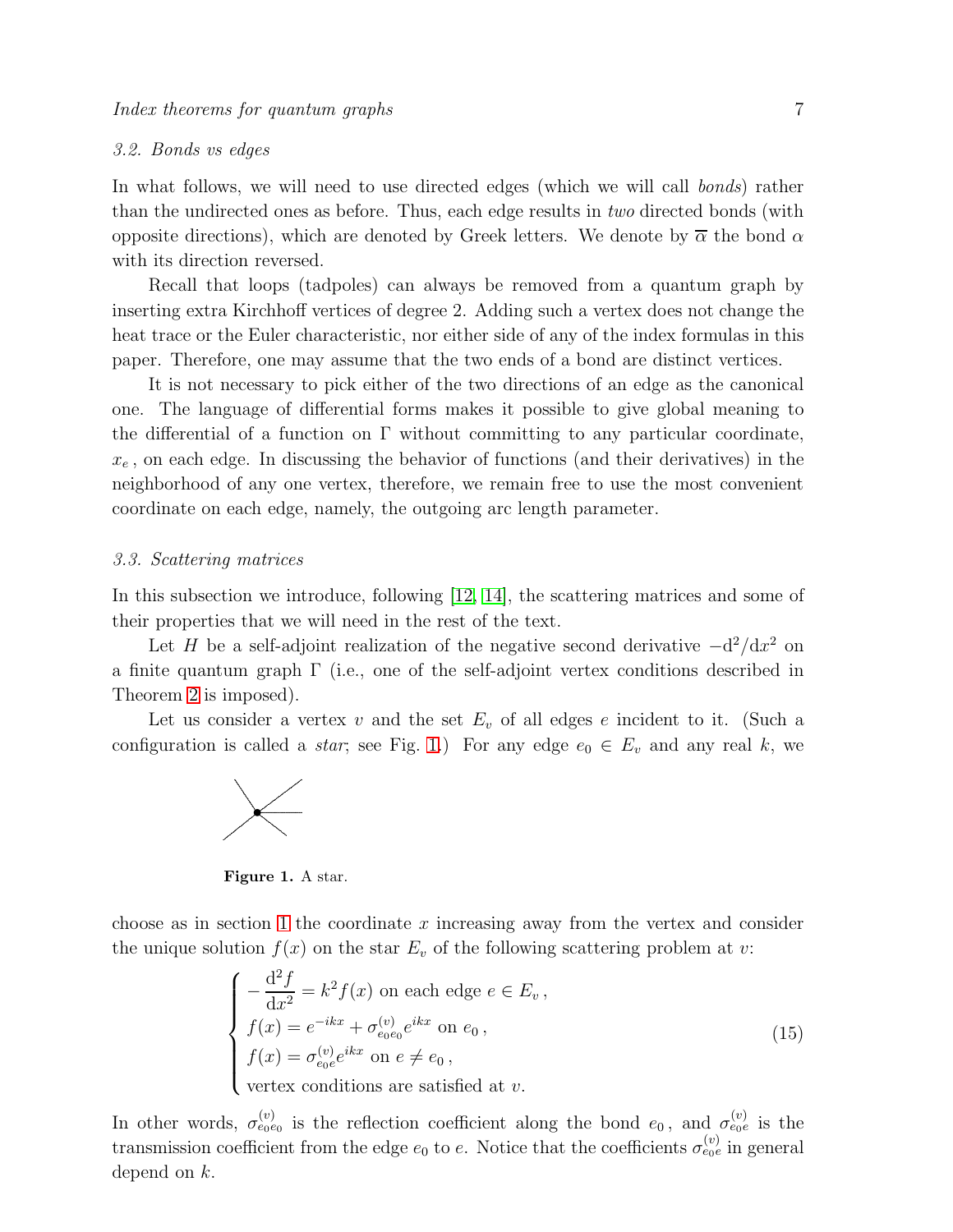**Definition 7.** The unitary  $d_v \times d_v$  matrix  $\sigma^{(v)}(k)$  with the entries  $\sigma^{(v)}_{e_1e_2}(k)$  for  $e_j \in E_v$ is the edge scattering matrix at the vertex  $v$ .

Notice that in defining  $\sigma^{(v)}$  the direction chosen along each edge depends on the vertex considered. That is why it becomes necessary to deal with directed bonds when a scattering matrix  $S$  for the whole graph is defined. However, as explained in section [3.2,](#page-7-1) the ambiguity in  $x_e$  does not create any inconsistency in the notation. Another remark is that this matrix clearly depends upon what type of vertex conditions are imposed, and not every matrix function  $\sigma^{(v)}(k)$  can necessarily be realized by one of the second-order differential Hamiltonians studied here.

It is straightforward to derive the formula [\[12\]](#page-18-1)

$$
\sigma^{(v)}(k) = -(A_v + ikB_v)^{-1}(A_v - ikB_v),\tag{16}
$$

which in particular confirms that the matrix is unitary and shows that its  $k$ -dependence is tightly constrained. From [\(12\)](#page-6-1) we get an alternative representation of  $\sigma$ :

<span id="page-8-0"></span>
$$
\sigma^{(v)}(k) = P_v - Q_v + (\Lambda_v - ik)^{-1} (\Lambda_v + ik) C_v.
$$
\n(17)

The following result will be important for what follows. A part of it was proved by Kostrykin and Schrader([\[11,](#page-18-9) Proposition 2.4]), [\[12,](#page-18-1) Corollary 2.3], [\[13,](#page-18-10) Theorem 1]).

<span id="page-8-1"></span>Theorem 8. The following conditions are equivalent:

- (i) For each vertex v,  $\sigma^{(v)}$  is independent of k.
- (ii) For each vertex v, there is a value  $k \neq 0$  such that  $(\sigma^{(v)})^2 = 1$ .
- (iii) For each vertex v,  $(\sigma^{(v)})^2 = 1$  for all k.
- (iv) For each vertex v,  $\sigma^{(v)}$  has the form  $1 2Q_v$  for some orthogonal projection  $Q_v$ .
- (v) There is no Robin part in the vertex conditions:  $C_v = 0$  for each vertex v.
- (vi) The vertex conditions are scale-invariant (i.e., if a function  $f(x)$  on neighborhood of v in the star  $E_v$  satisfies the vertex conditions at v, then after rescaling to  $f(rx)$ , it still satisfies the conditions).
- (vii) The Hamiltonian  $H = -\frac{d^2}{dx^2}$  with the given vertex conditions can be factored as  $H = A^*A$ , where  $A = \frac{d}{dx}$  with appropriate vertex conditions, and  $A^*$  is its adjoint operator.

Proof. Equivalence of statements (i) through (iv) was proved by Kostrykin and Schrader; it also follows rather easily from [\(17\)](#page-8-0).

Computing  $(\sigma^{(v)})^2$  using [\(17\)](#page-8-0), we get

$$
(\sigma^{(v)})^2 = P_v + Q_v + \left(\frac{\Lambda_v + ik}{\Lambda_v - ik}\right)^2 C_v.
$$
\n(18)

If  $C_v \neq 0$ , then in order to get  $\sigma^2 = 1$ , we need that  $\left(\frac{\Lambda_v + ik}{\Lambda_v - ik}\right)^2 = 1$ . A straightforward calculation shows that this is impossible for an invertible operator  $\Lambda$  and a non-zero k. This proves equivalence of (iii) and (v).

Equivalence of (v) and (vi) is trivial.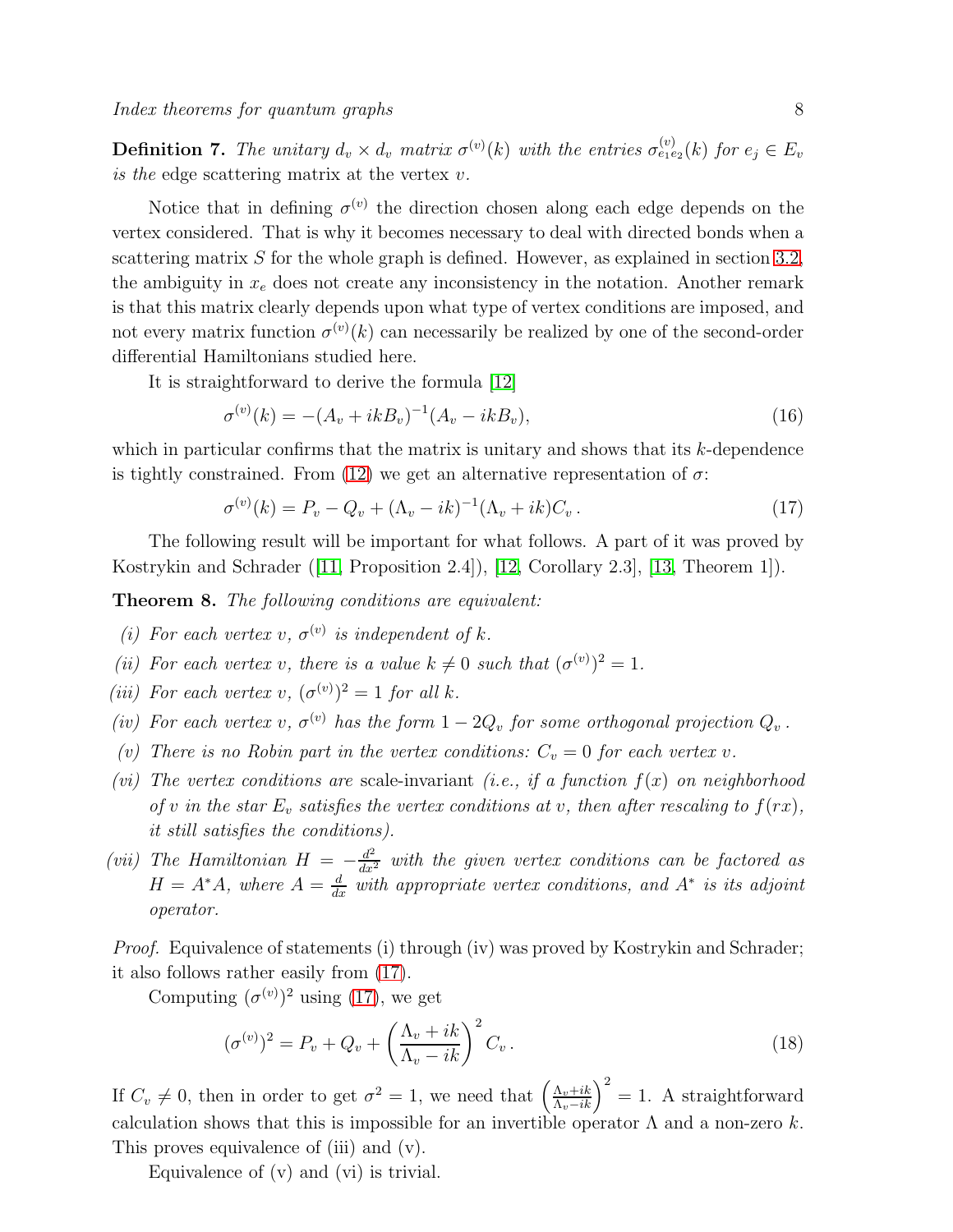The implication (vii)  $\Rightarrow$  (v) can be established as follows. The vertex conditions for A can involve only the values of the function, not its derivatives. Thus, at any vertex v they can be written as  $P_vF(v) = 0$  for some orthogonal projector  $P_v$ . Then a simple and well known (e.g., [\[12\]](#page-18-1)) calculation, which boils down to an integration by parts, shows that for the adjoint operator  $-\frac{d}{da}$  $\frac{d}{dx}$ , the vertex conditions are given by the complementary projector  $Q_v = 1 - P_v$ . The equality  $H = A^*A$  now implies that the vertex conditions for H have  $P_v$  as the Dirichlet and  $Q_v$  as the Neumann part, with no Robin part being present. This argument can easily be reversed to show the converse implication,  $(v) \Rightarrow (vii)$ .  $\Box$ 

**Corollary 9.** The scattering matrices  $\sigma$  for the Hamiltonian  $-\frac{d^2}{dx^2}$  with Kirchhoff or anti-Kirchhoff boundary conditions satisfy the equivalent conditions of Theorem [8.](#page-8-1)

We now introduce the *global scattering matrix*  $S_{\alpha\beta}$ , entries of which are indexed by the directed bonds  $\alpha$  and  $\beta$ .

<span id="page-9-1"></span>**Definition 10.** The  $2E \times 2E$  (global) scattering matrix S is defined as follows:

<span id="page-9-0"></span>
$$
S_{\beta\alpha} = \begin{cases} \sigma_{\beta\alpha}^{(v)} & \text{if } \alpha \text{ terminates at } v \text{ and } \beta \text{ starts at } v, \\ 0 & \text{otherwise,} \end{cases}
$$
 (19)

where  $\alpha$  and  $\beta$  are (directed) bonds in  $\Gamma$ .

<span id="page-9-2"></span>**Proposition 11.** Let H satisfy the equivalent conditions of Theorem [8,](#page-8-1) so that it factors as  $H = A^*A$  as in (vii) of the theorem. Let also  $H' \equiv AA^*$ . We also denote by  $\sigma'$  and S' the scattering matrices for H'. Then

$$
\sigma_{\alpha\beta}^{(v)} = -(\sigma')_{\alpha\beta}^{(v)},
$$
  
\n
$$
S_{\alpha\beta} = -(S')_{\alpha\beta}
$$
\n(20)

for any vertex v and any bonds  $\alpha$ ,  $\beta$ .

*Proof.* Indeed, it is clear that for  $H'$  the projectors  $P_v$  and  $Q_v$  exchange their places, while  $C_v = 0$ . Then formulas [\(17\)](#page-8-0) and [\(19\)](#page-9-0) prove the statement.  $\Box$ 

#### <span id="page-9-3"></span>3.4. Indexes of quantum graph operators

As it happens, one can establish a simple formula for the index of any (elliptic) differential operator on a compact quantum graph  $\Gamma$ , which in particular implies the index formulas for the exterior-derivative operators A introduced previously.

First we need to review the basic notions concerning the Fredholm property and the index (see, e.g., [\[10\]](#page-18-11)). Recall that the codimension of a (closed) subspace  $E \subset H$ is defined as the dimension of the quotient space  $H/E$ , or, equivalently (in a Hilbert space), the dimension of an orthogonal complement of E.

**Definition 12.** A bounded operator  $T: H_1 \to H_2$  between two Hilbert (or Banach) spaces is said to be Fredholm, if it has a closed range and the dimension of its kernel ker  $T$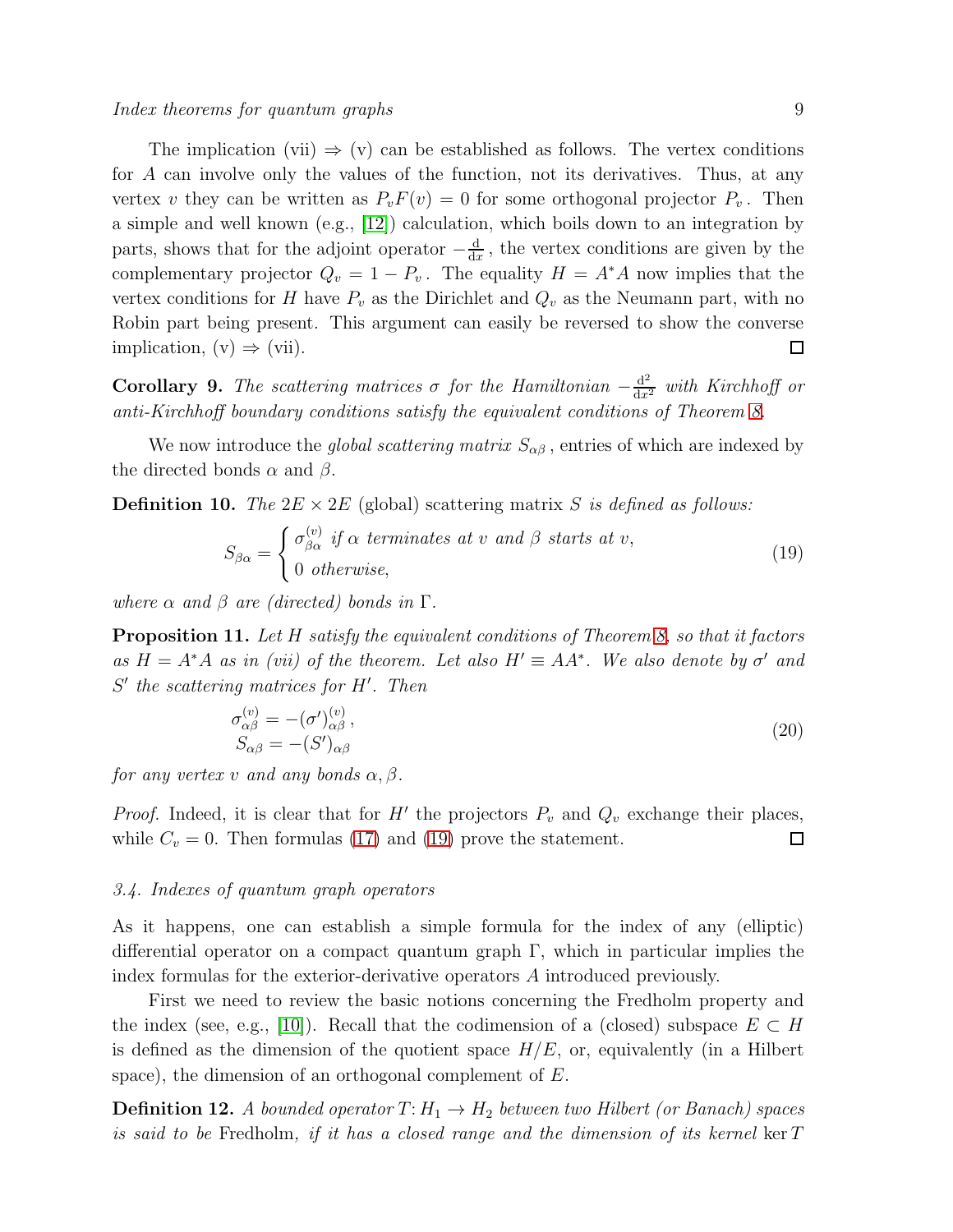and the codimension of its range ran  $T$  are finite. The index of a Fredholm operator  $T$ is defined as

$$
index T = \dim \ker T - \operatorname{codim} \operatorname{ran} T.
$$

**Proposition 13.** If operator  $T$  is Fredholm and operator  $K$  is compact (in particular, of finite rank), then  $T + K$  is also Fredholm and index $(T + K) =$ index T.

To formulate the main theorem for a differential operator of arbitrary order it is convenient to choose an orientation for each edge, so that the arc length parameter  $x_e$ is unambiguous.

<span id="page-10-0"></span>**Theorem 14.** Consider the operator on  $\Gamma$  defined by the differential expression of order m

$$
T = \sum_{j=0}^{m} c_j(x_e) \frac{d^{m-j}}{dx_e^{m-j}}
$$
\n(21)

with  $c_0(x)$  continuous on each closed edge (but not necessarily on the whole graph) and never equal to 0 and all other  $c_j$  measurable and bounded. Let  $T_1$  be the restriction of T as an operator from  $\bigoplus_e H^m(e)$  into  $L^2(\Gamma)$  to a subspace of codimension  $p$  (e.g., by imposing p vertex conditions sustainable by  $H^m$ , i.e., involving derivatives up to the  $order \; m-1$ ). Then

(i) The operator so defined is Fredholm.

$$
(ii) \qquad \qquad \text{index } T_1 = mE - p. \tag{22}
$$

Proof. Consider T as the naturally defined (and obviously bounded) operator from  $\bigoplus_e H^m(e)$  into  $L^2(\Gamma)$ . All terms in T that involve derivatives of order less than m are compact operators and thus do not influence the Fredholm property or the index. Thus, we can assume that  $T = c_0(x_e) \frac{d^m}{dx^m}$  $\frac{d^m}{dx^m_e}$ . This is now the composition of  $\frac{d^m}{dx^m_e}$  acting from  $\bigoplus_e H^m(e)$  to  $L^2(\Gamma)$  with the invertible operator of multiplication by  $c_0(x)$  in  $L^2(\Gamma)$ . Thus, everything reduces to the mth derivative alone. It is easy to show that it is a surjective operator from  $H^m(e)$  onto the whole  $L^2(e)$  (and thus from  $\bigoplus_e H^m(e)$  onto  $L^2(\Gamma)$ ). On each edge, it has the m-dimensional kernel consisting of polynomials of degree less than m. Thus, T is Fredholm and

index 
$$
T = \sum_{e} (m - 0) = mE.
$$

Let us now notice that by definition,  $T_1$  is the restriction of T onto a subspace M of codimension p. Consider any (p-dimensional) complement N to M in  $\bigoplus_{e} H^m(e)$  and the extension  $\tilde{T}$  of  $T_1$  from M to the whole  $\bigoplus_e H^m(e)$  that acts as the zero operator on N. Then the difference  $T - \tilde{T}$  vanishes on M and thus is a finite-dimensional operator. Hence,  $\hat{T}$  is Fredholm of the same index  $mE$  as  $T$ .

On the other hand, it is clear that the ranges of  $\overline{T}$  and  $T_1$  are the same and the kernel of  $\tilde{T}$  is p dimensions larger than the kernel of T. Hence, T is Fredholm and index  $T = \text{index } \tilde{T} - p = mE - p.$  $\Box$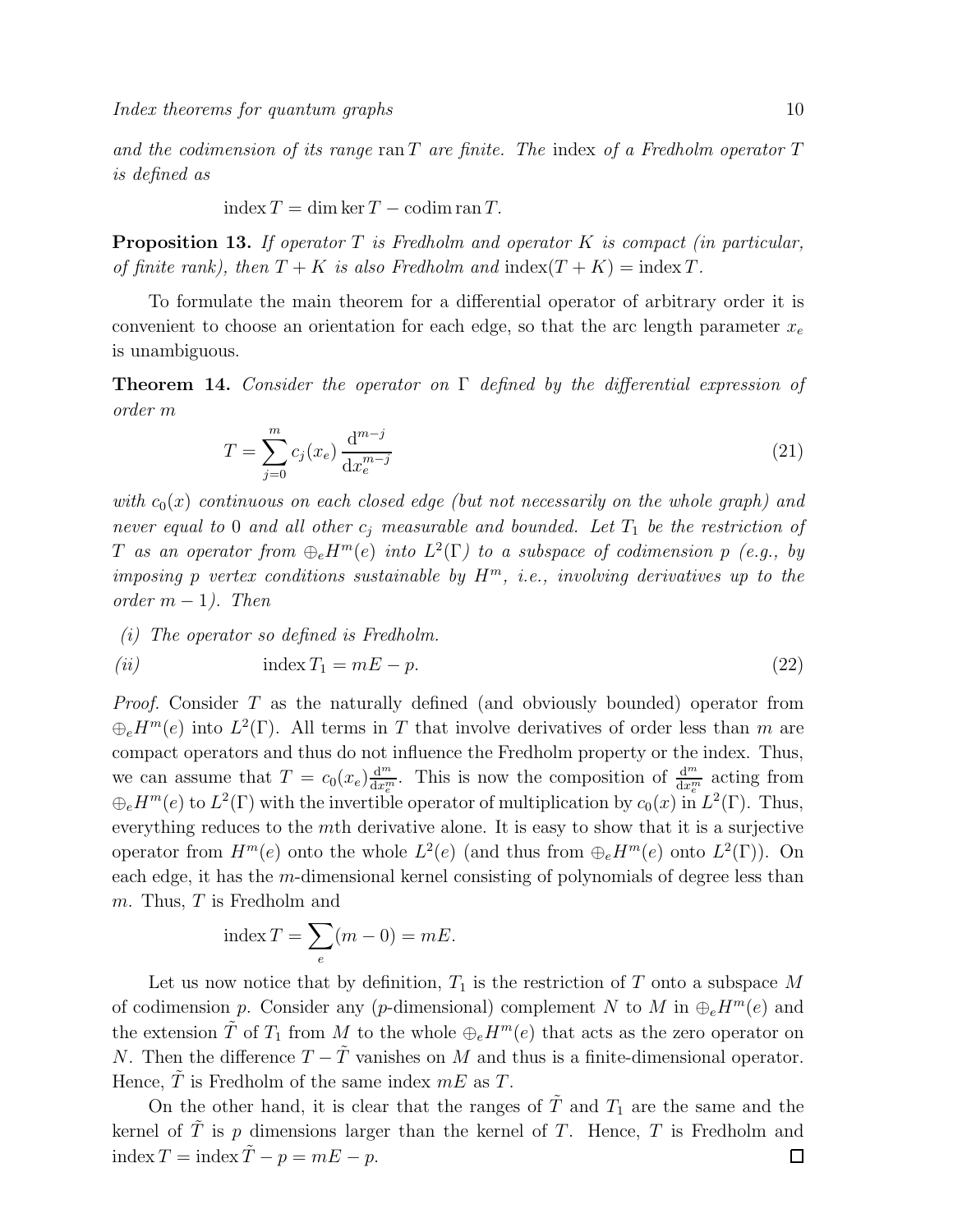This implies in particular

<span id="page-11-3"></span>Corollary 15. Let A be the exterior derivative d acting as a bounded operator from a subspace M of codimension p in  $\bigoplus_e H^1(e)$  into  $L^2(\Gamma)$ . This operator is Fredholm of index  $E - p$ . Therefore,

<span id="page-11-2"></span>index 
$$
A = E - p = E - \sum_{v} \dim P_v
$$
, (23)

where  $P_v$  are the orthogonal projectors describing the vertex conditions for A. Thus, in particular,

- (i) Without any vertex conditions, one has index  $A = E$ .
- (ii) With continuity conditions  $(13a)$  at all vertices, one has

index 
$$
A = E - \sum_{v} (d_v - 1) = E - (2E - V) = V - E
$$
.

(iii) With the condition  $(14a)$  that the sum of values at each vertex is equal to zero, one has

index 
$$
A = E - \sum_{v} 1 = E - V
$$
.

Notice that  $\sum_{v} \dim P_v$  arising in this corollary is just the number of vertex conditions defining  $H$  that contain only the values of the function and no derivatives (Dirichlet part of the conditions).

#### <span id="page-11-0"></span>4. Heat kernel and index

In this section we address the relation between the heat trace asymptotics and the index on quantum graphs. Most of the considerations are independent of Theorem [14.](#page-10-0)

We will assume from now on that  $\Gamma$  is an arbitrary quantum graph and the Hamiltonian H satisfies the conditions of the Theorem [8,](#page-8-1) so that it factors as  $H = A^*A$ , where  $A = d/dx$  with some vertex conditions on the values of functions, such conditions corresponding at any vertex v to an orthogonal projector  $P_v$  in  $\mathbb{C}^{d_v}$ . Then, as before, we denote by  $H'$  the operator  $AA^*$  with the vertex conditions given by the orthogonal projector  $Q_v = 1 - P_v$ . Let also K and K' be the corresponding heat kernels. The following proposition is standard.

<span id="page-11-1"></span>Proposition 16. In the situation just described,

$$
index A = \text{Tr } K - \text{Tr } K'. \tag{24}
$$

*Proof.* The non-zero eigenvalues of  $H = A^*A$  and  $H' = AA^*$  are the same, including their multiplicity. The only exception is that the dimensions of the eigenspaces for the eigenvalue 0 are different. Thus, the difference of the heat kernel traces is guaranteed to be independent of t. At large t this difference reduces to the difference of the nullities (i.e., dimensions of the kernels), and at small  $t$  it reduces to the difference of the constant terms in the heat-kernel expansions. See, for instance, [\[6\]](#page-18-5) for a more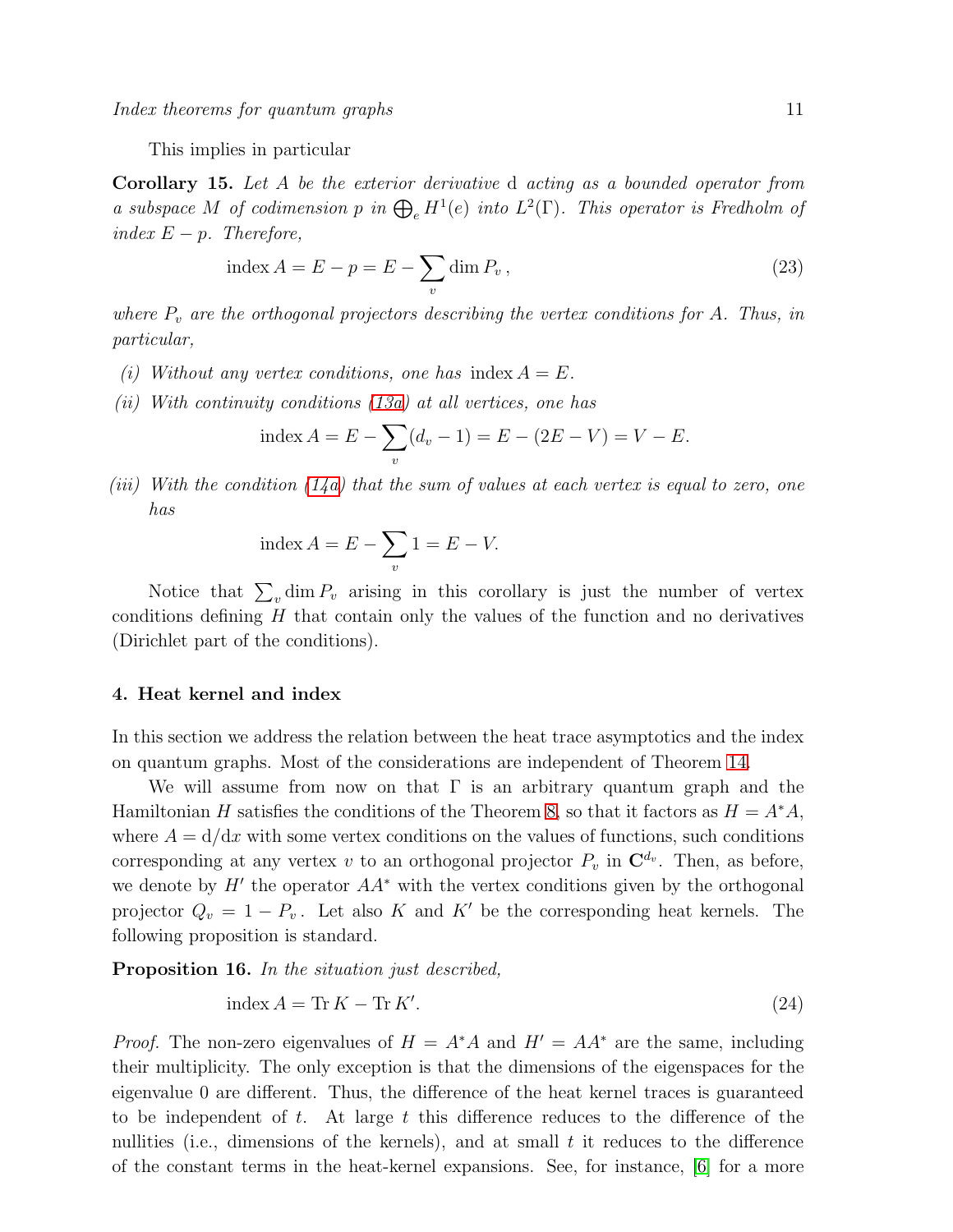

<span id="page-12-0"></span>**Figure 2.** A bounce path  $\alpha \alpha_3 \alpha_2 \alpha_1 \overline{\alpha}$  with  $n = 3$ .

detailed exposition. Now, since the nullity of  $H$  is clearly equal to that of  $A$ , and that of  $H'$  coincides with that of  $A^*$ , one concludes that Tr  $K-\text{Tr } K' = \dim \ker H - \dim \ker H' =$ dim ker  $A - \dim \ker A^* = \operatorname{index} A$ .  $\Box$ 

We now need to establish a formula for the constant term of a heat trace:

<span id="page-12-4"></span>**Theorem 17.** [\[19,](#page-19-0) [1\]](#page-18-12) Let  $\Gamma$  be a finite quantum graph with scale-invariant vertex conditions defining the Laplacian. (Thus the bond-to-bond scattering matrix  $S_{\alpha\beta}$  is independent of the frequency k). Let  $K(t, x, y)$  be the corresponding heat kernel on  $\Gamma$ . Then the constant term in the asymptotic expansion at  $t \to 0$  of the heat trace

$$
\sum_{n=0}^{\infty} e^{-\lambda_n t} = \int_{\Gamma} K(t, x, x) dx
$$
\n(25)

is

<span id="page-12-3"></span>
$$
\frac{1}{4} \sum_{\alpha} S_{\alpha \overline{\alpha}} \,. \tag{26}
$$

(See Definition [10](#page-9-1) for  $S_{\alpha\beta}$ .)

Sketch of proof. The theorem is proved in [\[1\]](#page-18-12) for a different kernel, but as stressed in [\[19\]](#page-19-0) the same argument applies to a whole class of kernels, including the heat kernel. (See also [\[18,](#page-18-4) [11\]](#page-18-9).) Starting from the standard one-dimensional heat kernel on the real line,

<span id="page-12-2"></span>
$$
K_0(t, x, 0) \equiv (4\pi t)^{-1/2} e^{-x^2/4t}, \qquad (27)
$$

by an extension of the method of images one constructs the heat kernel on the graph as a sum over all paths from  $y$  to  $x$ , which then needs to be restricted to the diagonal  $y = x$ . The heat trace is formed then by integrating over x. As in [\[18\]](#page-18-4), the contributions of the periodic paths, i.e., the ones that return to the point  $x$  with the same direction as at the start, are proportional to Gaussian terms  $e^{-L_q^2/4t}$  and cannot contribute to the t-independent term of the heat-kernel expansion. The path of zero length gives the leading Weyl term, proportional to  $t^{-1/2}$ . The contribution of the other class of paths, which are closed but not periodic ("bounce" paths),  $\alpha p\overline{\alpha}$ , where p is a cycle in  $\Gamma$ (see Fig. [2,](#page-12-0) where the triangle represents the cycle  $p$  and the point x is located on the bond  $\alpha$ ), can be reduced to the following sum:

<span id="page-12-1"></span>
$$
\frac{1}{2} \sum_{n} \sum_{\mathbf{p} \in P_n} \sum_{\alpha} A_{\alpha \mathbf{p} \overline{\alpha}} \int_{l_{\mathbf{p}}}^{l_{\mathbf{p}} + 2L_{\alpha}} K_0(t, x) dx.
$$
 (28)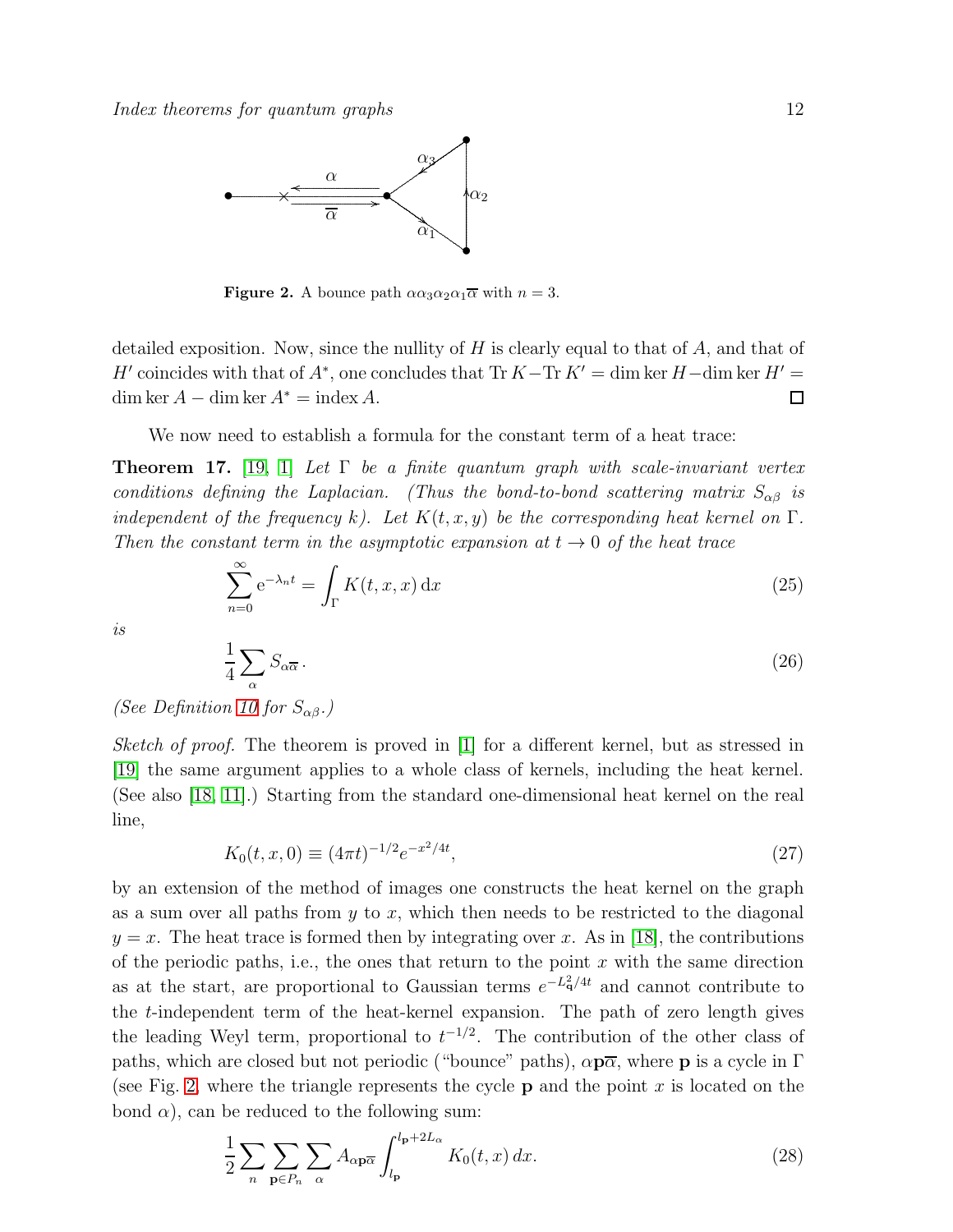(The condition of  $k$ -independence of the scattering matrix is used here.) We denote here by  $P_n$  the set of cycles of period (number of edges traversed, including multiplicity) n. E.g., in Fig. [2,](#page-12-0) the cycle  $\mathbf{p} = \alpha_1 \alpha_2 \alpha_3$  has period 3. We also use here notations  $L_{\alpha}$  for the length of the bond  $\alpha$  and  $l_p$  for the metric length of the cycle  $\mathbf{p}$  (e.g.,  $l_p = L_{\alpha_1} + L_{\alpha_2} + L_{\alpha_3}$ in Fig. [2\)](#page-12-0). The shorthand notation  $A_{\alpha p\overline{\alpha}}$  is used for the product of scattering amplitudes along the path

$$
A_{\alpha p\overline{\alpha}} = S_{\alpha,\alpha_n} S_{\alpha_n,\alpha_{n-1}} \cdots S_{\alpha_1,\overline{\alpha}}.
$$

One can now make a sequence of reductions [\[19,](#page-19-0) [1\]](#page-18-12): The unipotency property,  $\sigma^2 = 1$ , of the scattering matrix (see Theorem [8\)](#page-8-1) leads to

$$
\sum_{\alpha} S_{\alpha,\alpha_n} S_{\alpha_n,\alpha_{n-1}} \cdots S_{\alpha_1,\overline{\alpha}} = \delta_{\alpha_1,\overline{\alpha}_n} S_{\alpha_n,\alpha_{n-1}} \cdots S_{\alpha_2,\alpha_1}.
$$

This allows a massive inductive reduction of the sum [\(28\)](#page-12-1), in the course of which one must also combine the  $\alpha$ -dependent factors  $\int_{l_{\mathbf{p}}}^{l_{\mathbf{p}}+2L_{\alpha}} K_0(t, x) dx$ . One eventually arrives at the following representation of [\(28\)](#page-12-1):

<span id="page-13-0"></span>
$$
\frac{1}{2} \sum_{\alpha} S_{\alpha \overline{\alpha}} \int_0^{\infty} K_0(t, x) \, \mathrm{d}x. \tag{29}
$$

From [\(29\)](#page-13-0) and [\(27\)](#page-12-2) one obtains [\(26\)](#page-12-3) as the total contribution of all these "bounce" paths. This finishes the proof of Theorem [17.](#page-12-4) П

*Example.* It is well known (e.g., [\[14\]](#page-18-2)) that at a Kirchhoff vertex of degree  $d_v$  the scattering matrix is

$$
\sigma_{ef}^{(v)} = \frac{2}{d_v} - \delta_{ef} \,. \tag{30}
$$

For an entirely Kirchhoff graph, therefore, we have

<span id="page-13-1"></span>
$$
\frac{1}{4} \sum_{\alpha} S_{\alpha \overline{\alpha}} = \frac{1}{4} \sum_{v=1}^{V} \left( \frac{2}{d_v} - 1 \right) d_v = \frac{1}{2} V - \frac{1}{2} E,
$$
\n(31)

since every edge is incident on two vertices. This reproduces Roth's formula [\(2\)](#page-3-0). By a similar calculation, or by appealing to Proposition [11,](#page-9-2) one sees that in the case of a graph all of whose vertices are of the anti-Kirchhoff type, the resulting term is the negative of [\(31\)](#page-13-1).

<span id="page-13-2"></span>**Proposition 18.** In the context of Proposition [16,](#page-11-1)  $\text{Tr } K - \text{Tr } K'$  is equal to twice the constant term in the small-t expansion of Tr K.

*Proof.* Proposition [11](#page-9-2) and Theorem [17](#page-12-4) imply that the constant term in Tr K is the negative of that in  $\text{Tr } K'$ . The proof of Proposition [16](#page-11-1) shows that only these constant terms survive when the traces are subtracted. $\Box$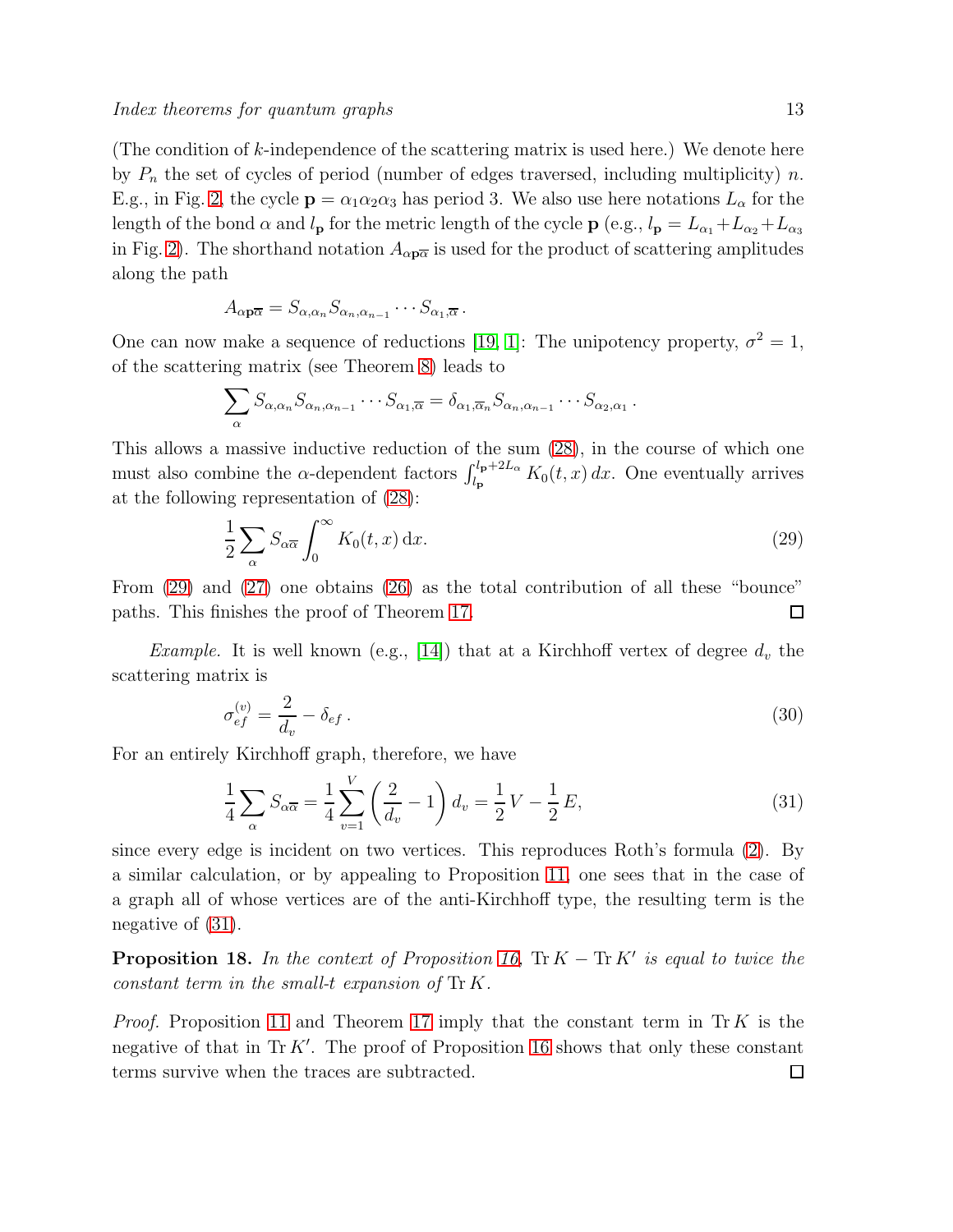<span id="page-14-0"></span>Corollary 19. Under the conditions of Theorem [17](#page-12-4) and Proposition [16,](#page-11-1) the following alternative representations hold for the index of A:

<span id="page-14-1"></span>index 
$$
A = \frac{1}{2} \sum_{\alpha} S_{\alpha \overline{\alpha}} = \text{Tr } K - \text{Tr } K' = E - \sum_{v} \dim P_v = E - p,
$$
 (32)

where  $H = A^*A$  is the factorization of the Hamiltonian in accordance with (vii) in Theorem [8,](#page-8-1) K and K' are the heat kernels of H and  $A^*A$ , E is the number of undirected edges in  $\Gamma$ ,  $P_v$  is the projector onto the Dirichlet part of the vertex conditions, and p is the total number of vertex conditions not involving derivatives. Furthermore,  $\text{Tr } K - \text{Tr } K'$ can be read off from the asymptotics of a single heat kernel by virtue of Proposition [18.](#page-13-2)

Proof. The last two equalities are quoted from [\(23\)](#page-11-2) for completeness. The rest of the corollary summarizes the results of this subsection.  $\Box$ 

#### 4.1. The Euler characteristic

We now look at the special situation of Kirchhoff conditions to see the implications of Corollaries [19](#page-14-0) and [15](#page-11-3) there.

It is convenient to consider first-order operators on quantum graphs as defined in terms of differential forms, rather than functions, introducing thus an analogue of the de Rham complex. Therefore, we henceforth identify A with  $d: \Lambda^0(\Gamma) \to \Lambda^1(\Gamma)$  and  $A^*$ with  $\delta: \Lambda^1(\Gamma) \to \Lambda^0(\Gamma)$  (on appropriately restricted domains).

<span id="page-14-5"></span>**Theorem 20.** Let  $H_K$  and  $H_A$  be the Kirchhoff and anti-Kirchhoff Laplacians on a compact quantum graph  $\Gamma$  (acting in  $\Lambda^{0}(\Gamma)$  and  $\Lambda^{1}(\Gamma)$  respectively),  $K_K$  and  $K_A$  be the corresponding heat kernels, and d and  $\delta = d^*$  be the external derivative operators (with the domains defined by the continuity conditions for d and the sum of values equal to zero at each vertex for  $\delta$ ), so that

$$
H_K = \delta \mathbf{d} \quad \text{and} \quad H_A = \mathbf{d}\delta. \tag{33}
$$

Then

<span id="page-14-3"></span>
$$
index d = Tr KK - Tr KA = V - E,
$$
\n(34)

the Euler characteristic of  $\Gamma$ .

*Proof.* Either the first formula (with  $(31)$ ) or the last formula in  $(32)$  can be used to calculate the index.  $\Box$ 

Corollary 21. Let C be the number of connected components of  $\Gamma$ . Then

<span id="page-14-2"></span>
$$
\dim \ker \, d = \dim \ker H_K = C \tag{35}
$$

and

<span id="page-14-4"></span>
$$
\dim \ker \delta = \dim \ker H_A = E - V + C. \tag{36}
$$

In particular, in the connected case

dim ker  $\delta = E - V + 1 = r$ , (37)

the rank of the fundamental group of  $\Gamma$ .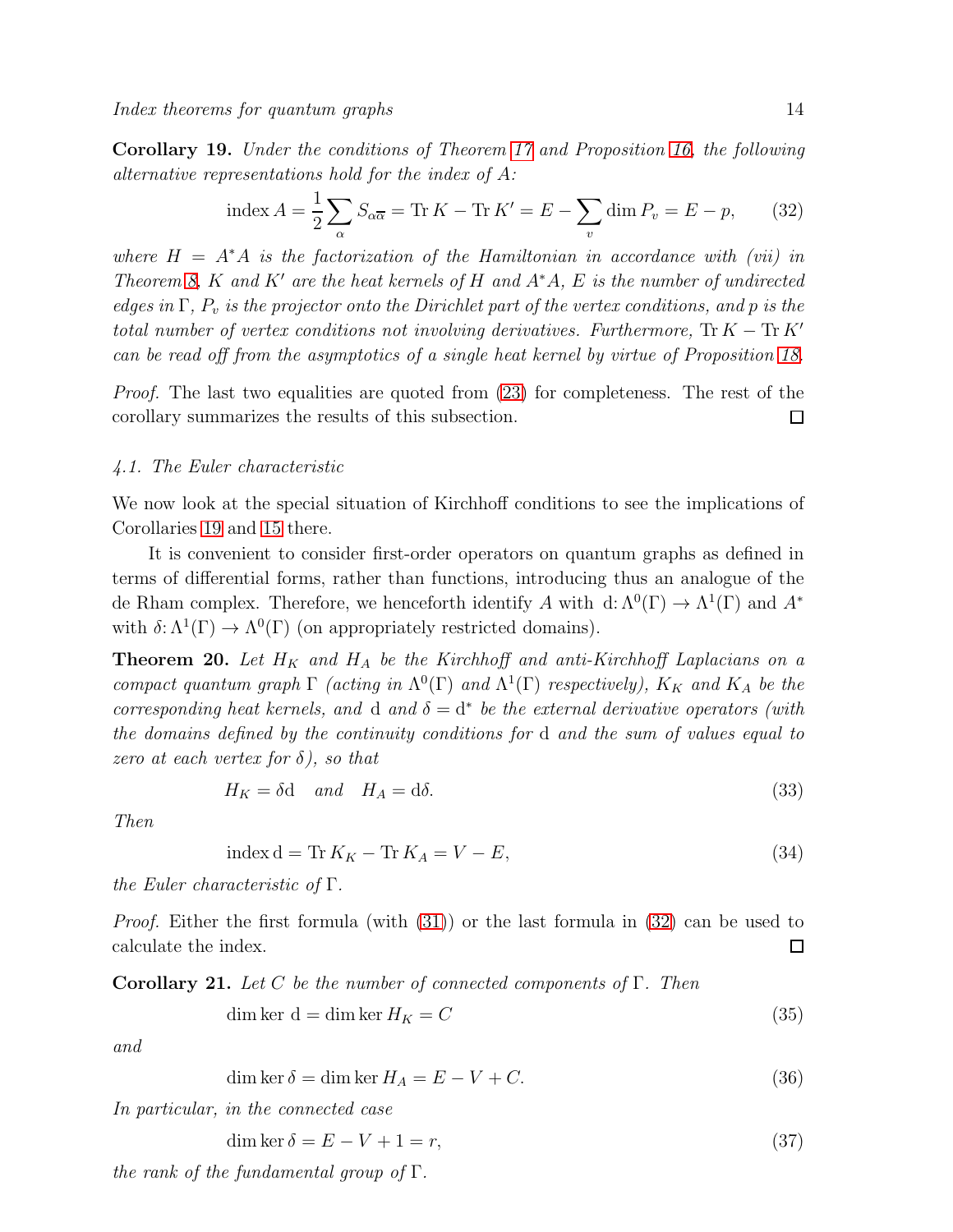*Proof.* Equality [\(35\)](#page-14-2) is immediate, since the zero modes of  $H_K$  are constant on each component. Now the index theorem [\(34\)](#page-14-3) yields [\(36\)](#page-14-4).  $\Box$ 

Remark 22. Equation [\(36\)](#page-14-4) counts the locally constant differential 1-forms satisfying  $(14a)$  $(14a)$ . It is 0 for a tree graph (where  $(14a)$  must be violated at the leaves) and 1 for a cycle. In general, it counts the independent cycles in the graph.

#### <span id="page-15-0"></span>5. Relation to the secular determinant

Kottos and Smilansky [\[14\]](#page-18-2) derived their trace formula for the density of states of a (compact) quantum graph from a certain secular equation,

<span id="page-15-1"></span>
$$
f(k) \equiv \det[U(k) - 1] = 0.
$$
\n(38)

In terms of frequency the density of states is

<span id="page-15-3"></span>
$$
\rho(k) = \sum_{n=0}^{\infty} \delta(k - |k_n|) \equiv N_0 \delta(k) + \rho_1(k),
$$
\n(39)

where  $N_0$  is the true spectral multiplicity of 0 as an eigenvalue, and  $\rho_1(k)$  is the contribution of the positive eigenvalues,  $\lambda_n = k_n^2$ , appearing with multiplicity. (We assume there are no negative eigenvalues. According to [\[14,](#page-18-2) [17,](#page-18-13) [8,](#page-18-0) [16\]](#page-18-14), for strictly positive eigenvalues the spectral multiplicity is equal to the multiplicity as a root of [\(38\)](#page-15-1), but the situation for  $k = 0$  is quite different.) The secular function f defines a distribution  $\tilde{\rho}(k)$  on the entire real line by

<span id="page-15-2"></span>
$$
\tilde{\rho}[\phi] \equiv \lim_{\epsilon \downarrow 0} \frac{1}{4\pi i} \int_{-\infty}^{\infty} \left( \frac{f'(k - i\epsilon)}{f(k - i\epsilon)} - \frac{f'(k + i\epsilon)}{f(k + i\epsilon)} \right) \phi(k) dk \tag{40}
$$

$$
=\frac{1}{2}\sum_{n=-\infty}^{\infty}\phi(k_n),\tag{41}
$$

the sum being over all zeros of f (with multiplicity), including the possible one at  $k = 0$ , whose *algebraic multiplicity* as a root of  $(38)$  we shall denote N. If k is a nonzero root of f, then so is  $-k$ . The positive eigenvalues are the squares of the nonzero roots of f; thus every positive eigenvalue appears in the sum [\(41\)](#page-15-2) twice (times its multiplicity), and hence [\(39\)](#page-15-3) is correctly reproduced on the positive axis by  $\tilde{\rho}$ . The spectral multiplicity  $N_0$ , however, is generally equal neither to  $\tilde{N}$  nor to  $\frac{1}{2}\tilde{N}$ . Furthermore,  $\tilde{N}$  itself has proved difficult to calculate reliably [\[14,](#page-18-2) [17,](#page-18-13) [8,](#page-18-0) [16\]](#page-18-14).

From the foregoing definitions and discussion it follows that

<span id="page-15-4"></span>
$$
\rho(k) = \begin{cases}\n(N_0 - \frac{1}{2}\tilde{N})\delta(k) + \tilde{\rho}(k) & \text{for } k \ge 0, \\
0 & \text{for } k < 0\n\end{cases}
$$
\n
$$
\equiv h(k)[(N_0 - \frac{1}{2}\tilde{N})\delta(k) + \tilde{\rho}(k)],
$$
\n(42)

where h is the unit step function and (because the product  $h\delta$  would otherwise be ambiguous) we stipulate that  $h\delta[\phi] \equiv \phi(0)$  (not  $\frac{1}{2}\phi(0)$ ). In terms of the density of states, [\(1\)](#page-2-0) can be rewritten as

$$
\int_{-\infty}^{\infty} e^{-k^2 t} \rho(k) \, dk = \text{Tr} \, K = K_1 + K_2 + K_3 \, .
$$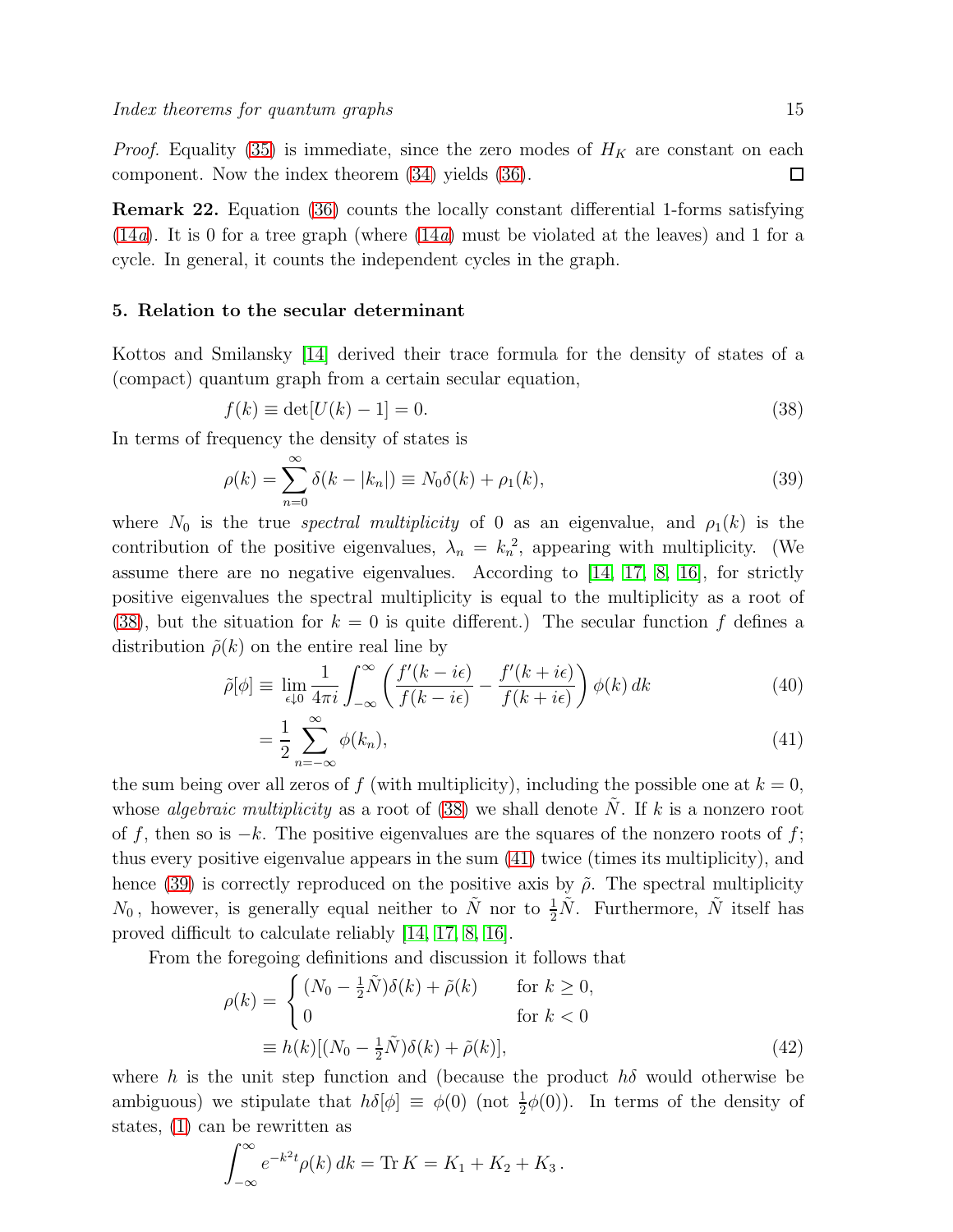The derivation of the trace formula [\[14,](#page-18-2) [17,](#page-18-13) [8,](#page-18-0) [16\]](#page-18-14) makes clear that  $\tilde{\rho}$  yields precisely the leading Weyl term and the oscillatory (periodic-orbit) terms in the density of states. It follows (cf. discussion following [\(1\)](#page-2-0)) that the contribution of  $\tilde{\rho}$  to the heat kernel is the terms  $K_1$  and  $K_2$ . The remaining term in [\(42\)](#page-15-4), proportional to  $\delta(k)$ , must therefore be responsible for precisely the constant term  $K_3$  in the heat kernel. We reemphasize that the coefficient of those terms is not  $N_0$ , the coefficient of  $\delta(k)$  in the spectral density  $\rho$ . That is not a paradox: The distributionally convergent periodic-orbit sum  $\tilde{\rho}$  contains another  $\delta(k)$  contribution to  $\rho$  that restores consistency with [\(39\)](#page-15-3).

On the other hand, we now know from previous sections that  $K_3$ , for a scaleinvariant Laplacian, is equal to half the index of the associated first-order operator, A. The index, in turn, equals  $E - p$ , where E is the number of (undirected) edges and p is the number of Dirichlet conditions. Furthermore, we have index  $A = N_0 - N_0^*$ , where  $N_0^*$  is the nullity of  $A^*$  and hence of the operator dual to H. Therefore, we immediately get two interesting identities:

<span id="page-16-1"></span>**Corollary 23.** Let  $N_0$  and  $\tilde{N}$  be the spectral and algebraic multiplicities of  $k = 0$  for a scale-invariant graph Laplacian,  $A^*A$ , and let  $N_0^*$  be the spectral multiplicity for the dual Laplacian, AA<sup>∗</sup> . Then

$$
\tilde{N} = 2N_0 - \text{index } A = 2N_0 - E + p \tag{43}
$$

and

$$
\tilde{N} = N_0 + N_0^* \tag{44}
$$

Example 1: For  $H_K$ , the Laplacian of a connected Kirchhoff graph, one has  $N_0 = 1$ and index  $A = \text{index } d = V - E$ . Therefore,  $\tilde{N} = 2 - V + E$ , in agreement with [\[17,](#page-18-13) corrigendum] and [\[16\]](#page-18-14).

*Example 2:* For the pure Neumann Laplacian  $H_N$  of section [3.4,](#page-9-3) one has  $N_0 = E$ and  $p = 0$ , so  $\tilde{N} = E$ . This is correct, because 0 appears as a root of f once for each disconnected Neumann edge.

Kurasov [\[16\]](#page-18-14) gives a convincing direct calculation of  $\tilde{N}$  for the Kirchhoff case. On that basis he deduces that the Euler characteristic [\(2\)](#page-3-0) is determined by the spectrum of  $H_K$ . Thus the direction of the logic in [\[16\]](#page-18-14) is roughly the reverse of that in the present paper. Our derivation of Corollary [23](#page-16-1) is simpler (as well as more general).

#### <span id="page-16-0"></span>6. Conclusions and additional remarks

We have demonstrated that the "topological" term in the heat-kernel expansion for a Laplacian on a quantum graph does indeed have an index interpretation, if the Laplacian is of the scale-invariant class (i.e., the boundary conditions do not mix function values and derivatives, and hence the scattering matrix is independent of  $k$ ). Such a Laplacian factors into two first-order operators, A and  $A^*$ , defined on domains determined by those boundary conditions.

One can calculate the index in three ways: (1) in the usual way, by subtracting the heat kernel of  $AA^*$  from that of  $A^*A$  (Proposition [16](#page-11-1) and Theorem [20\)](#page-14-5); (2) by inspection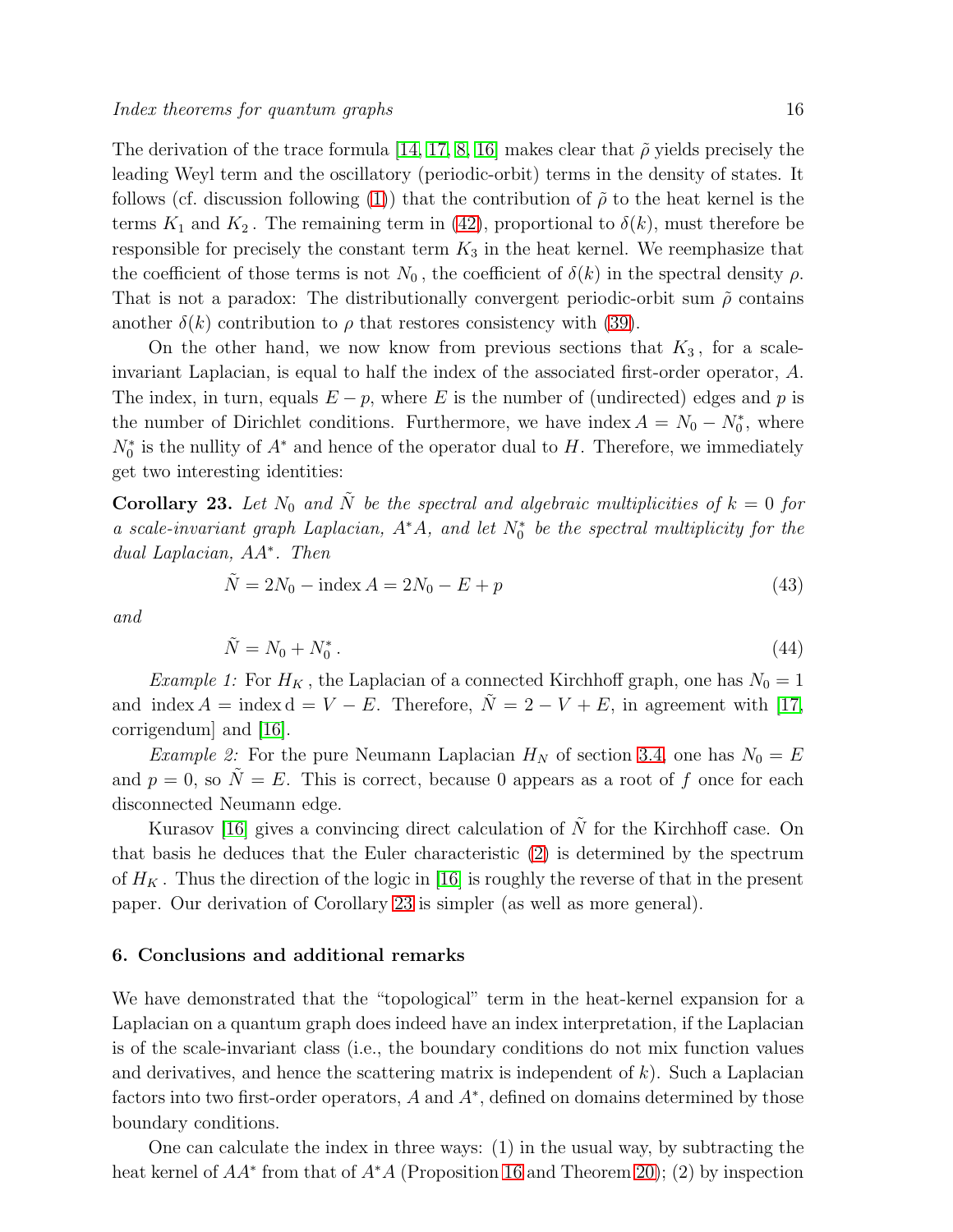of just the heat kernel of  $A^*A$  (Proposition [18](#page-13-2) and Corollary [19\)](#page-14-0); (3) just by counting the number of Dirichlet-type conditions (Theorem [14](#page-10-0) and Corollary [15\)](#page-11-3).

A general index formula has been derived for an arbitrary (elliptic) differential operator on a quantum graph (Theorem [14\)](#page-10-0).

Along the way, we have provided some properties of the Hamiltonian that are equivalent to the scale invariance of the vertex conditions (Theorem [8\)](#page-8-1).

Finally, we have determined the algebraic multiplicity of 0 as a root of the secular equation of a generic scale-invariant graph Laplacian in a novel way (Corollary [23\)](#page-16-1).

We now add a few final remarks concerning the results of the paper:

- There is an elementary sense in which the integer  $V E$  encountered in [\(2\)](#page-3-0) is associated with an operator index. A graph as a purely combinatorial object (with no lengths assigned to the edges) is described in graph theory by the incidence matrix, whose rows are indexed by the vertices and its columns by the edges. Each matrix entry is equal to either 0, 1, or 2, depending on whether that edge is not or is attached to that vertex or forms a loop there. Then it is easy to see that (just because of the matrix's dimensions) the index of the incidence matrix is equal to  $E-V$ .
- The restriction to "local" vertex conditions in Theorem [2](#page-5-2) and elsewhere has very little content. Indeed, the structure of the graph enters the problem only through the vertex conditions, and one could define a vertex as a subset of edges that are related by such conditions. Alternatively, one could think that all vertices of a quantum graph have collapsed into a single one (creating a "rosette" consisting of one vertex and E cycles attached). Since all (whether previously local or nonlocal) vertex conditions refer to this single vertex, all conditions have become local. This is impossible only if we need to enforce some specific type of vertex conditions, e.g., the Kirchhoff ones; after the graph collapses to a rosette, the vertex conditions will generally no longer be of that type.
- Kirchhoff conditions on  $\Lambda^0(\Gamma)$  and anti-Kirchhoff conditions on  $\Lambda^1(\Gamma)$  seem to be quite natural, whereas the interchanged conditions look rather unnatural. The situation for manifolds is different: there one can either impose Neumann conditions on forms of even degree and Dirichlet conditions on forms of odd degree, or do the reverse. The two choices correspond to two different cohomology theories for the manifold, "absolute" and "relative" [\[6,](#page-18-5) [7\]](#page-18-6).
- Carlson [\[2\]](#page-18-15) also constructs second-order self-adjoint operators on quantum graphs in terms of first-order operators, but his construction is rather different from ours. More pertinent are the remarks of Friedman and Tillich [\[5\]](#page-18-16) and Exner and Post [\[3\]](#page-18-17) that derivatives on quantum graphs should be treated as 1-forms (or vector fields).
- An extension of the first-order formulation of the index theorem to operators H with a nontrivial Robin part,  $C_v \neq 0$ , is not to be expected. As pointed out by V. Kostrykin, in general either  $H$  or its dual will have negative spectrum, whereas operators of form  $A^*A$  and  $AA^*$  must both be positive. This impossibility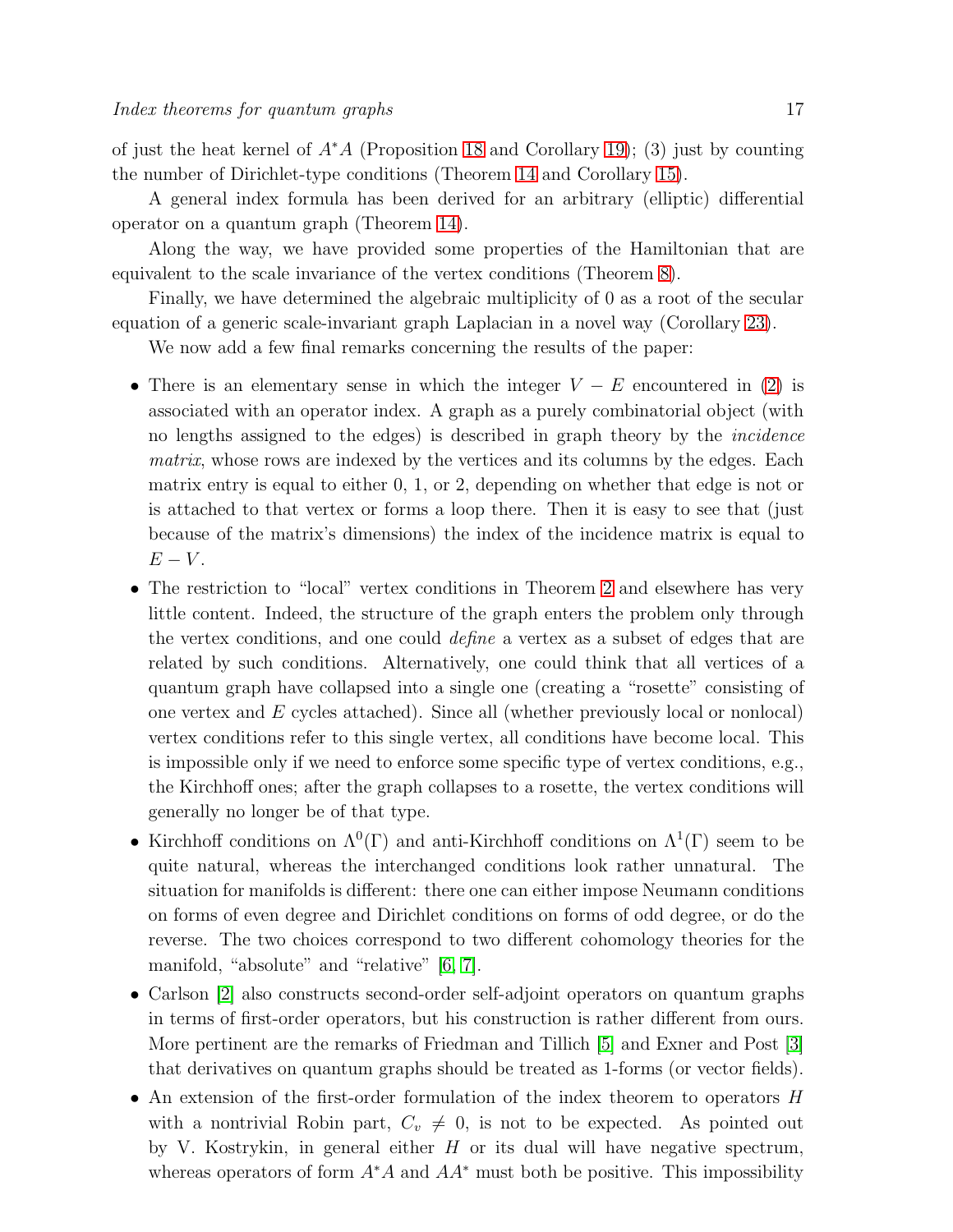of factorization is also contained in the statement (vii) of Theorem [8.](#page-8-1) On the other hand, inserting "Robin" operators  $\Lambda_v$  into the definition of H does not change the t-independent terms of  $\text{Tr } K_H$  and its dual, which are the ingredients of the formula for the index of the second-order operator.

### Acknowledgments

We thank P. Gilkey, J. Harrison, J. Keating, K. Kirsten, P. Kurasov, M. Pivarski, R. Schrader, A. Terras, B. Winn, and especially G. Berkolaiko, J. Bolte, and V. Kostrykin for various forms of advice or assistance. This research was supported in part by NSF grants PHY-0554849, DMS-0406022, DMS-0648786 and the program Analysis on Graphs and Their Applications at the Isaac Newton Institute for Mathematical Sciences at Cambridge University.

## <span id="page-18-12"></span>References

- <span id="page-18-15"></span>[1] Berkolaiko G, Harrison J and Wilson J H 2007 Mathematical aspects of vacuum energy on quantum graphs *Preprint*
- <span id="page-18-17"></span>[2] Carlson R 1999 Inverse eigenvalue problems on directed graphs *Transac. Am. Math. Soc.* 351 4069–4088
- <span id="page-18-7"></span>[3] Exner P and Post O 2007 Convergence of resonances on thin branched quantum wave guides *Preprint* [math-ph/0702075](http://arxiv.org/abs/math-ph/0702075)
- <span id="page-18-16"></span>[4] Exner P and Šeba P 1989 Free quantum motion on a branching graph, Rep. Math. Phys. 28 7–26
- <span id="page-18-5"></span>[5] Friedman J and Tillich J.-P. 2004 Wave equations for graphs and the edge-based Laplacian *Pacific J. Math.* 216 229–266
- [6] Gilkey P B 1995 *Invariance Theory, the Heat Equation, and the Atiyah–Singer Index Theorem*, 2nd ed (Boca Raton: Chapman & Hall/CRC)
- <span id="page-18-6"></span><span id="page-18-0"></span>[7] Gilkey P B 2004 *Asymptotic Formulae in Spectral Geometry* (Boca Raton: Chapman & Hall/CRC)
- [8] Gnutzmann S and Smilansky U 2006 Quantum graphs: Applications to quantum chaos and universal spectral statistics *Adv. Phys.* 55 527–625
- <span id="page-18-11"></span><span id="page-18-8"></span>[9] Harmer M 2000 Hermitian symplectic geometry and extension theory *J. Phys. A: Math. Gen.* 33 9193–9203
- <span id="page-18-9"></span>[10] Kato T 1980 *Perturbation Theory for Linear Operators* (Berlin: Springer)
- <span id="page-18-1"></span>[11] Kostrykin V, Potthoff J and Schrader R 2007 Heat kernels on metric graphs and a trace formula *Preprint* [math-ph/0701009](http://arxiv.org/abs/math-ph/0701009)
- <span id="page-18-10"></span>[12] Kostrykin V and Schrader R 1999 Kirchhoff's rule for quantum wires *J. Phys. A: Math. Gen.* 32 595–630
- <span id="page-18-2"></span>[13] Kostrykin V and Schrader R 2000 Kirchhoff's rule for quantum wires II: The inverse problem with possible applications to quantum computers *Fortschr. Phys.* 48 703–716
- [14] Kottos T and Smilansky U 1999 Periodic orbit theory and spectral statistics for quantum graphs *Ann. Phys., NY* 274 76–124
- <span id="page-18-14"></span><span id="page-18-3"></span>[15] Kuchment P 2004 Quantum graphs: I. Some basic structures *Waves Random Media* 14 S107–S128
- <span id="page-18-13"></span>[16] Kurasov P 2006 Graph Laplacians and topology *Preprint*
- [17] Kurasov P and Nowaszyk M 2005 Inverse spectral problem for quantum graphs *J. Phys. A: Math. Gen.* 38 4901–4915; corrigendum *J. Phys. A: Math. Gen.* 39 (2006) 993
- <span id="page-18-4"></span>[18] Roth J-P 1983 Le spectre du laplacien sur un graphe *Th´eorie du Potentiel* (*Lecture Notes in Mathematics* vol 1096) ed G Mokobodzki and D Pinchon (Berlin: Springer), pp 521–539